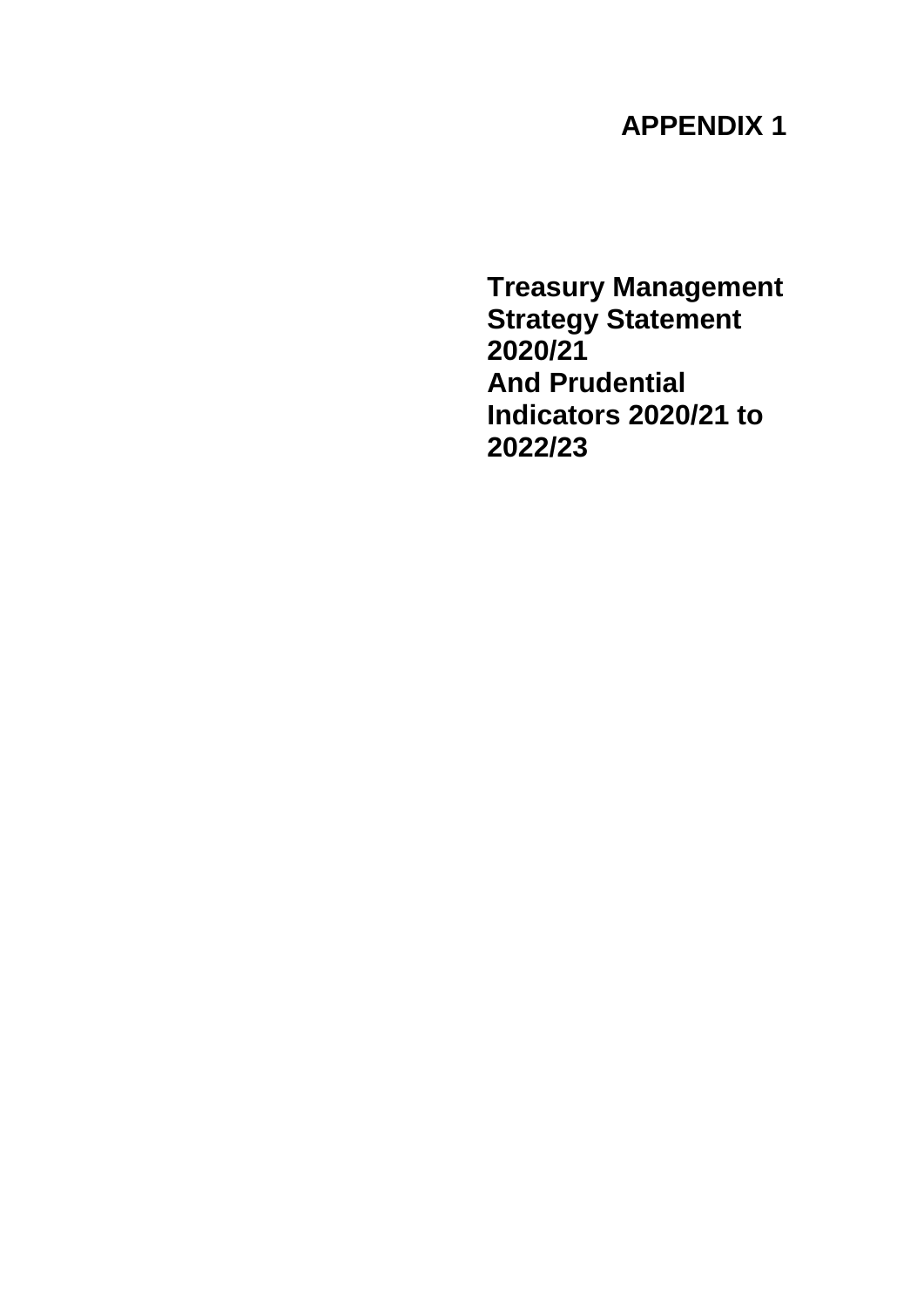#### **Treasury Management Strategy for 2020/21**

#### **Contents**

The strategy for 2020/21 covers:

- **1 Introduction**
- **2 Training**
- **3 Treasury Management Advisors**

#### **4 Prudential Indicators 2020/21 – 2022/23**

Capital Expenditure Plans Capital Financing Requirement (CFR) Minimum revenue provision (MRP) Policy Statement Investment Balances Capital affordability indicators Borrowing Requirements Borrowing – Current position, Operational Boundary, Authorised limit Treasury Limits Interest rate projections Policy on borrowing in advance of need

#### **5 Current portfolio positon**

#### **6 Annual Investment Strategy**

Investment Policy Types of investments Prospects for interest rates Creditworthiness Policy Counterparty and Group limits Time and monetary limits Sovereign limits Money Market Funds Enhanced Money Market Funds Main Bankers Unrated/lower rated Building Societies

#### **7 Risk Implications**

**Monitoring** Markets in Financial Instruments Directive (MIFID)

#### **8 Scheme of Delegation**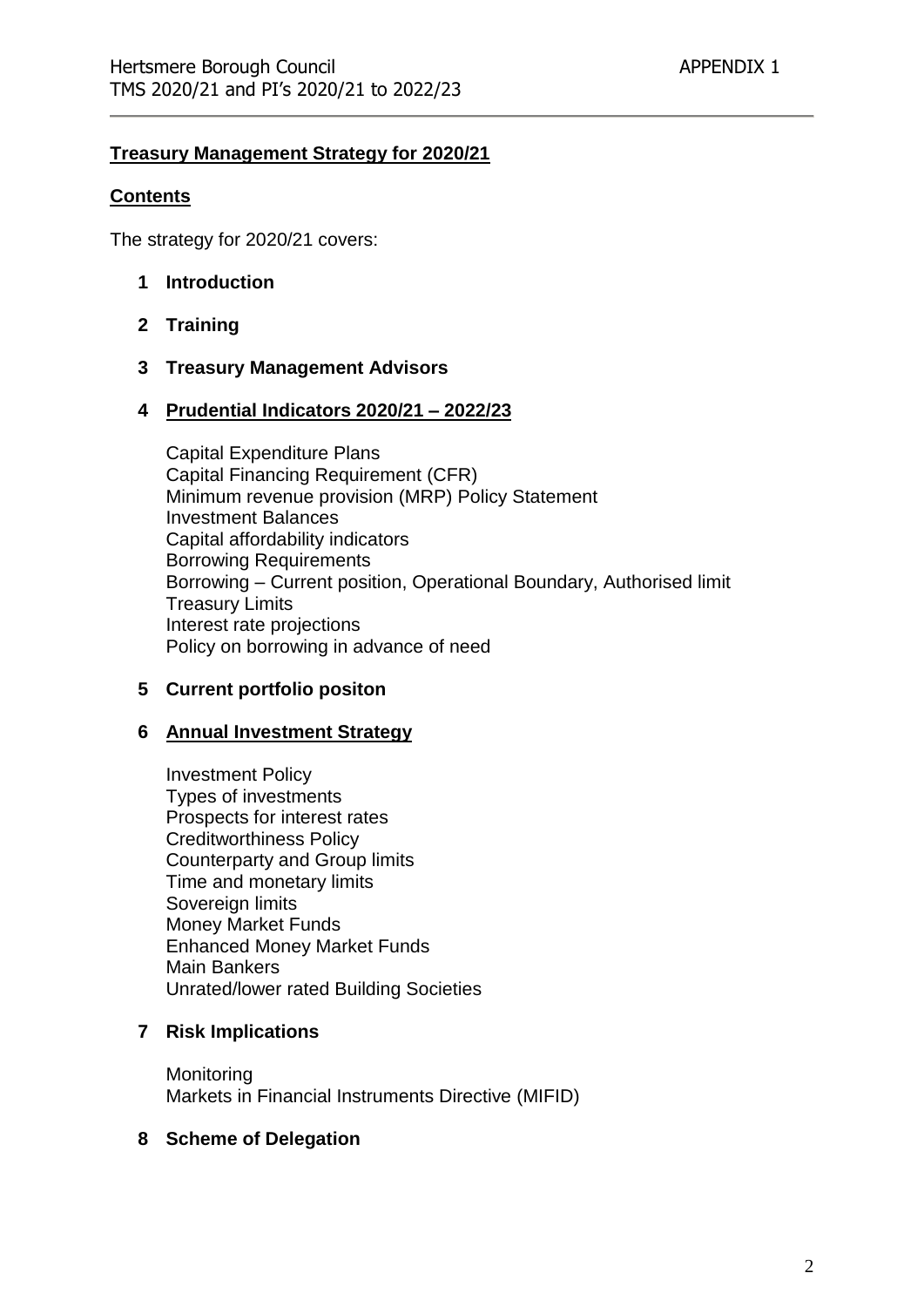## **TREASURY MANAGEMENT STRATEGY STATEMENT**

## **1 Introduction**

- 1.1 This Treasury Management Strategy statement (TMS) has been compiled in accordance with the Chartered Institute of Public Finance and Accountancy's (CIPFA) Code of Practice (the code) on Treasury Management (revised 2017) and additionally takes into account the following: -
	- CIPFA Code of Practice on Treasury Management 2017
	- CIPFA Prudential Code 2017
	- CIPFA Treasury Management in the Public Services Guidance Notes 2018
	- CIPFA statement 17.10.18 on borrowing in advance of need and investments in commercial properties
	- CIPFA Bulletin 02 Treasury and Capital Management Update October 2018
	- Statutory investment guidance where it has been updated in 2018 (English local authorities)
	- Statutory MRP guidance where it has been updated in 2018 (English local authorities)
- 1.2 The main objectives of the revisions to the code in 2017 were to respond to the major expansion of local authority investment activity over the past few years into the purchase of non-financial investments, particularly property. These developments had raised several concerns: -
	- A local authority should define its risk appetite and its governance processes for managing risk.
	- A local authority should assess the risks and rewards of significant investments over the longer term, as opposed to the usual three to five years that most local authority's financial planning has been conducted over, in order to ensure the long-term financial sustainability of the authority. (CIPFA has not defined what longer term means but it is likely to infer 20-30 years in line with the financing time horizon and the expected life of the assets, while medium term financial planning, at a higher level of detail, is probably aimed at around a 10 year time frame and to focus on affordability in particular).
	- The Prudential Code has also expressed concern that; local authorities should ensure that an authority's approach to commercial activities should be proportional to its overall resources.
	- A local authority should have access to the appropriate level of expertise to be able to operate safely in all areas of investment and capital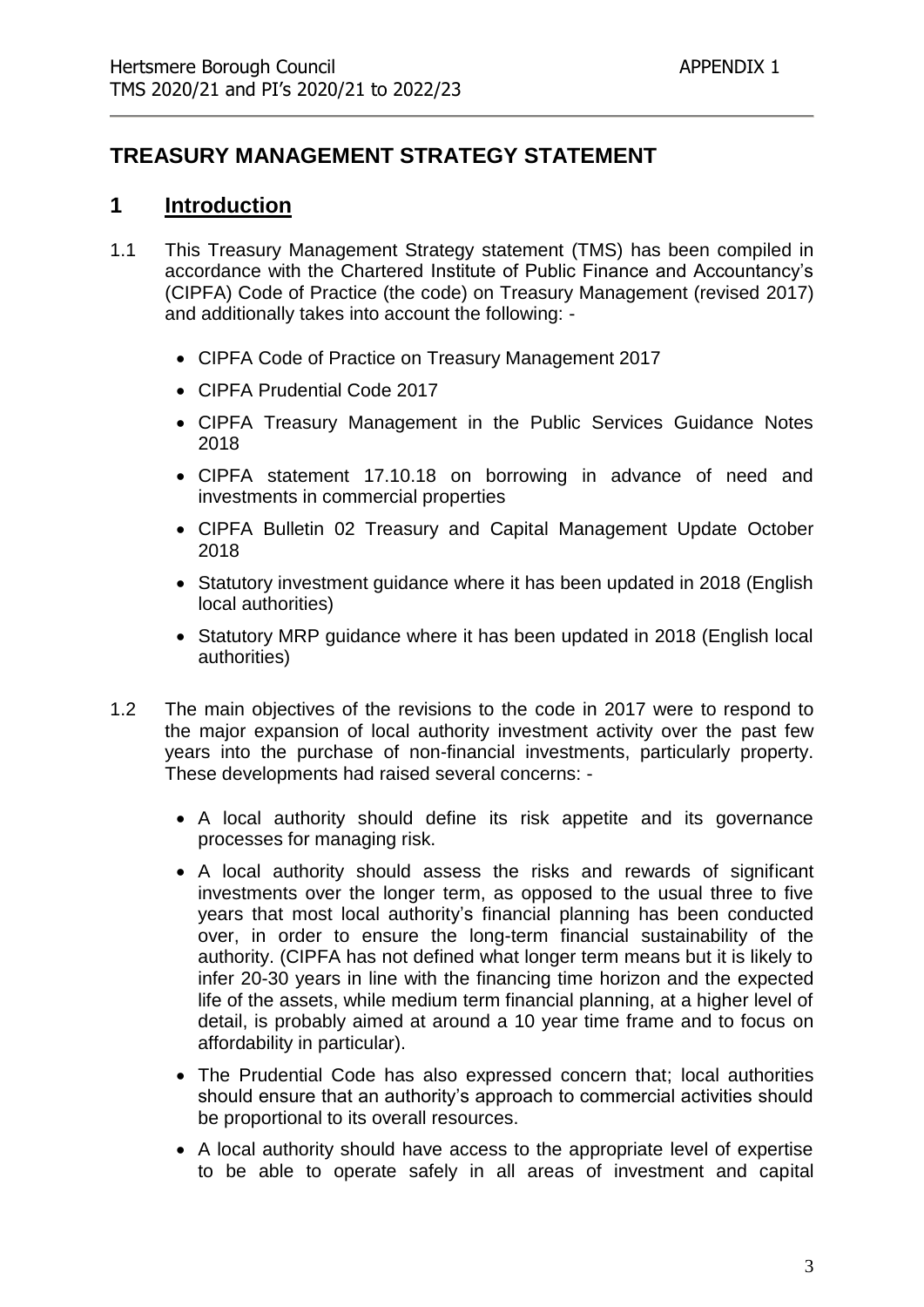expenditure, and to involve members adequately in making properly informed decisions on such investments.

- 1.3 Consequently, the Prudential Code 2017 introduced a new requirement for local authorities to produce an annual capital strategy, to deal with the above issues. This report will cover a number of key areas including strategic considerations, corporate priorities, capital investment ambition, available resources, affordability, capacity to deliver, risk appetite and risk management, It should also deal with significant commercial (focused on income generation) investments in appropriate detail so that members can properly assess the particular risks in this area. Hertsmere's Capital Strategy, which forms part of its overall Financial Strategy, was revised as part of the 2019/20 budget process to incorporate these changes and is now reviewed and updated as part of the annual Capital Budget setting process for approval by the full Council.
- 1.4 In accordance with the Code the Council's TMS must be approved annually by the full Council. The Council must also receive, as a minimum, mid-year and outturn review reports.
- 1.5 Since 2016/17 the Audit Committee is the nominated body responsible for ensuring effective scrutiny of the Treasury Management Strategy and policies and receives reports as set out in paragraph 1.8 below.
- 1.6 The Financial monitoring panel also receive quarterly monitoring reports detailing projected income forecasts, creditworthiness updates and operational changes to treasury activities.
- 1.7 The aim of these reporting arrangements is to ensure that those with ultimate responsibility for the treasury management function understand fully the implications of treasury management policies and activities, and that those implementing policies and executing transactions have properly fulfilled their responsibilities with regard to delegation and reporting.
- 1.8 This Council has adopted the following reporting arrangements in accordance with the requirements of the revised Code: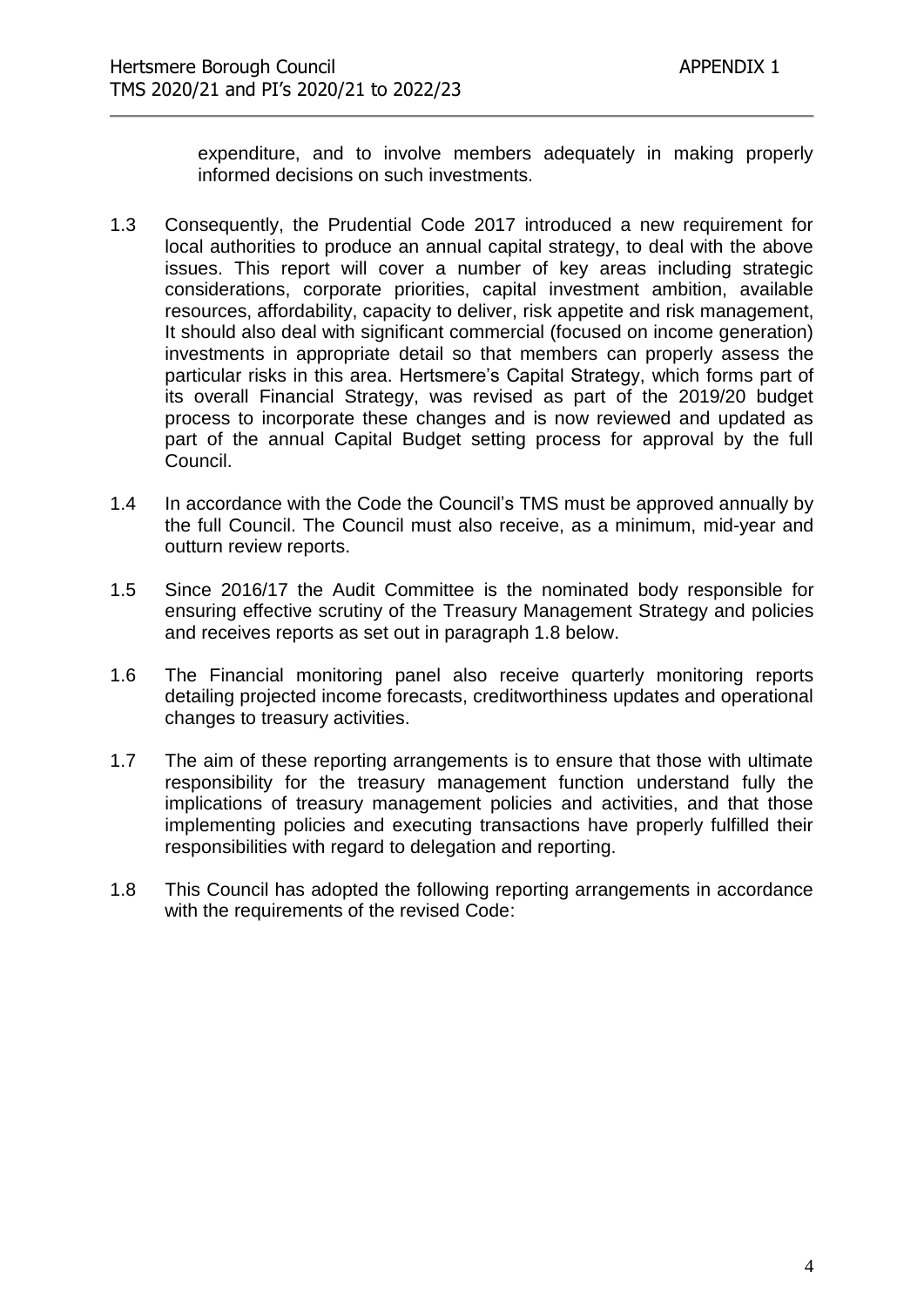| Report                                                  | Committee                         | <b>Frequency</b>                                                        |
|---------------------------------------------------------|-----------------------------------|-------------------------------------------------------------------------|
| <b>Treasury Management</b>                              | Audit Committee - Scrutiny        | Annually before the start of<br>the financial year                      |
| Strategy (TMS)                                          | Full Council - Approval           | Annually before the start of<br>the financial year                      |
| <b>Treasury Management Mid-</b>                         | <b>Audit Committee - Scrutiny</b> | Annually at next available<br>Audit Committee following 30<br>September |
| year review                                             | Full Council - To Note            | Annually with TMS                                                       |
| <b>Annual Treasury Outturn</b>                          | <b>Audit Committee - Scrutiny</b> | Annually by the 30 September<br>after each year end                     |
| Review                                                  | Full Council - To Note            | Annually with TMS                                                       |
| <b>Treasury Management</b><br><b>Monitoring Reports</b> | <b>Financial Monitoring Panel</b> | Quarterly                                                               |

- 1.9 The Council is required to operate a balanced budget, which broadly means that cash raised during the year will meet cash expenditure. A primary function of the treasury management operation is to ensure that this cash flow is adequately planned, with cash being available when it is needed. Surplus monies are invested in low risk counterparties or instruments commensurate with the Council's low risk appetite, providing adequate liquidity initially before considering investment return.
- 1.10 Another main function of the treasury management service is the funding of the Council's capital plans. These capital plans provide a guide to the borrowing need of the Council, essentially the longer-term cash flow planning, to ensure that the Council can meet its capital spending obligations. This management of longer-term cash may involve arranging long or short-term loans, or using longer-term cash flow surpluses.
- 1.11 CIPFA defines treasury management as:

*"The management of the local authority's investments and cash flows, its banking, money market and capital market transactions; the effective control of the risks associated with those activities; and the pursuit of optimum performance consistent with those risks."*

1.12 This strategy includes views on interest rates and leading market forecasts provided by the Council's treasury advisor, Link Asset Service.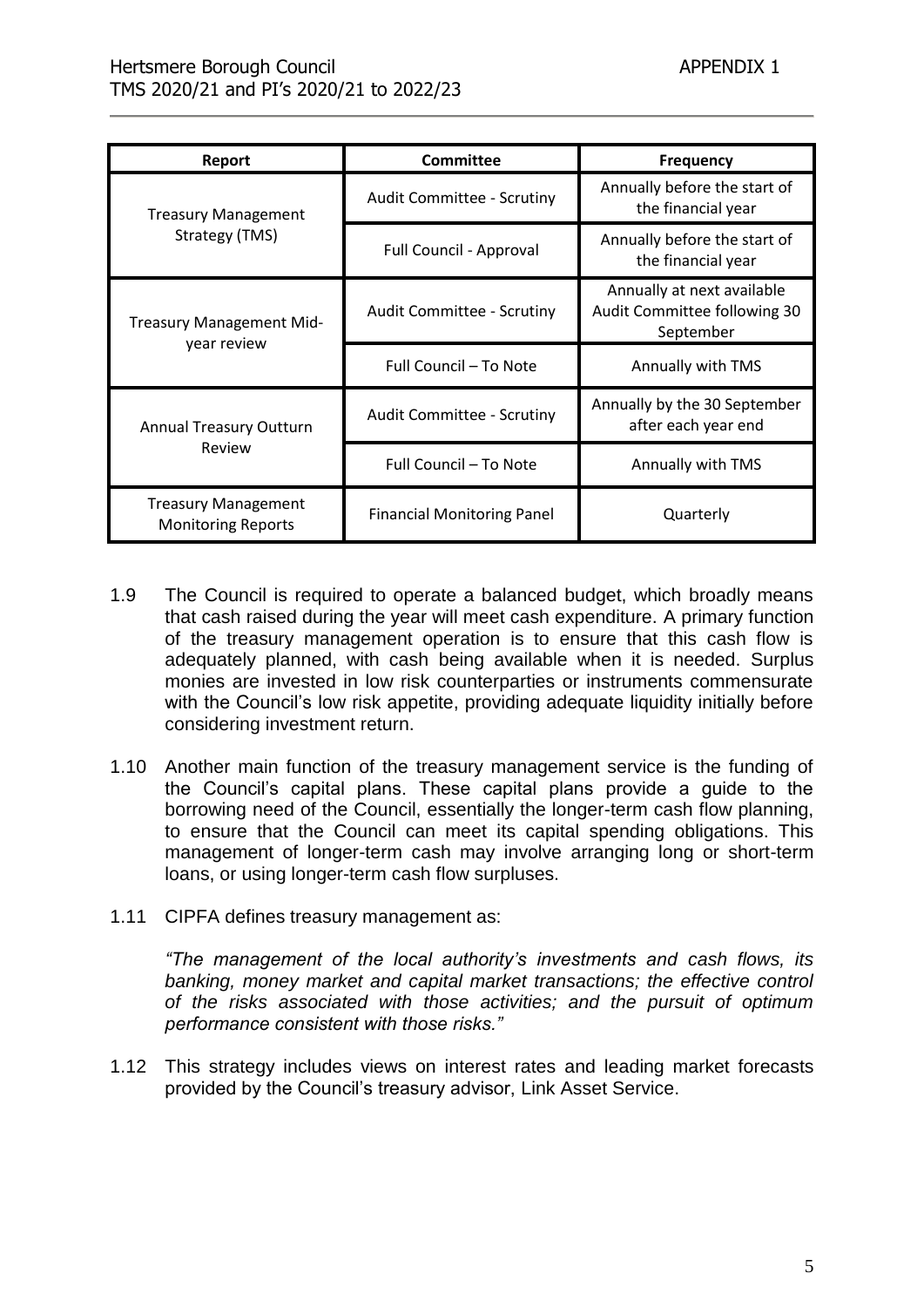## **2 Training**

2.1 The CIPFA Code requires the Managing Director as the responsible officer to ensure that members with responsibility for treasury management receive adequate training in treasury management. This especially applies to members responsible for scrutiny. Training for members of the Audit Committee (and other interested members and officers) is being arranged for early in 2020 and will be delivered by Hertsmere's treasury advisers, Link Asset Services.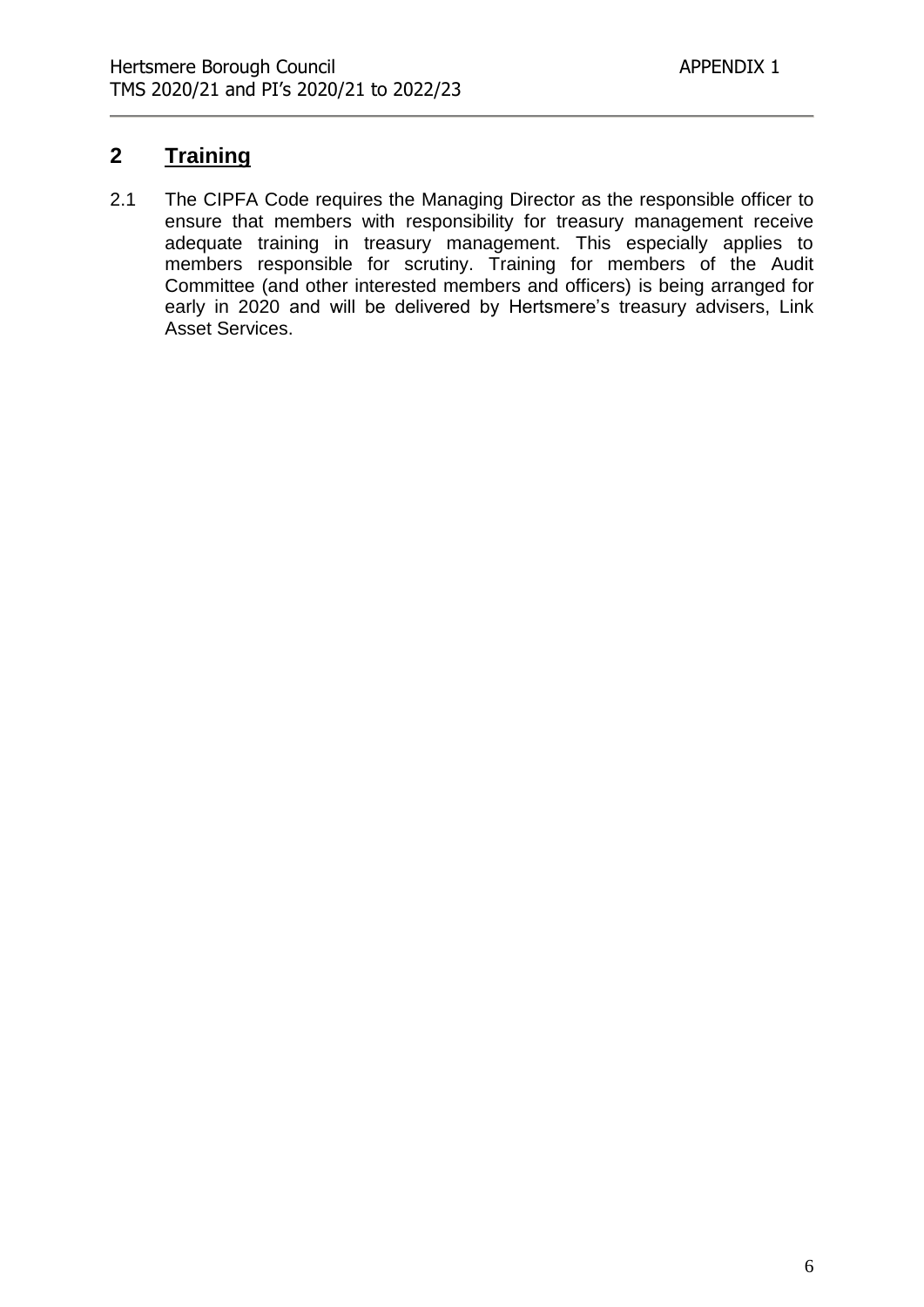## **3 Treasury Management Advisors**

- 3.1 The Council uses Link Asset Services as its external treasury management advisors. However, the Council recognises that responsibility for treasury management decisions remains with the organisation at all times and it will ensure that reliance is not unduly placed upon its external advisors.
- 3.2 The Council also recognise the value in employing external providers of treasury management services in order to acquire access to specialist skills and resources.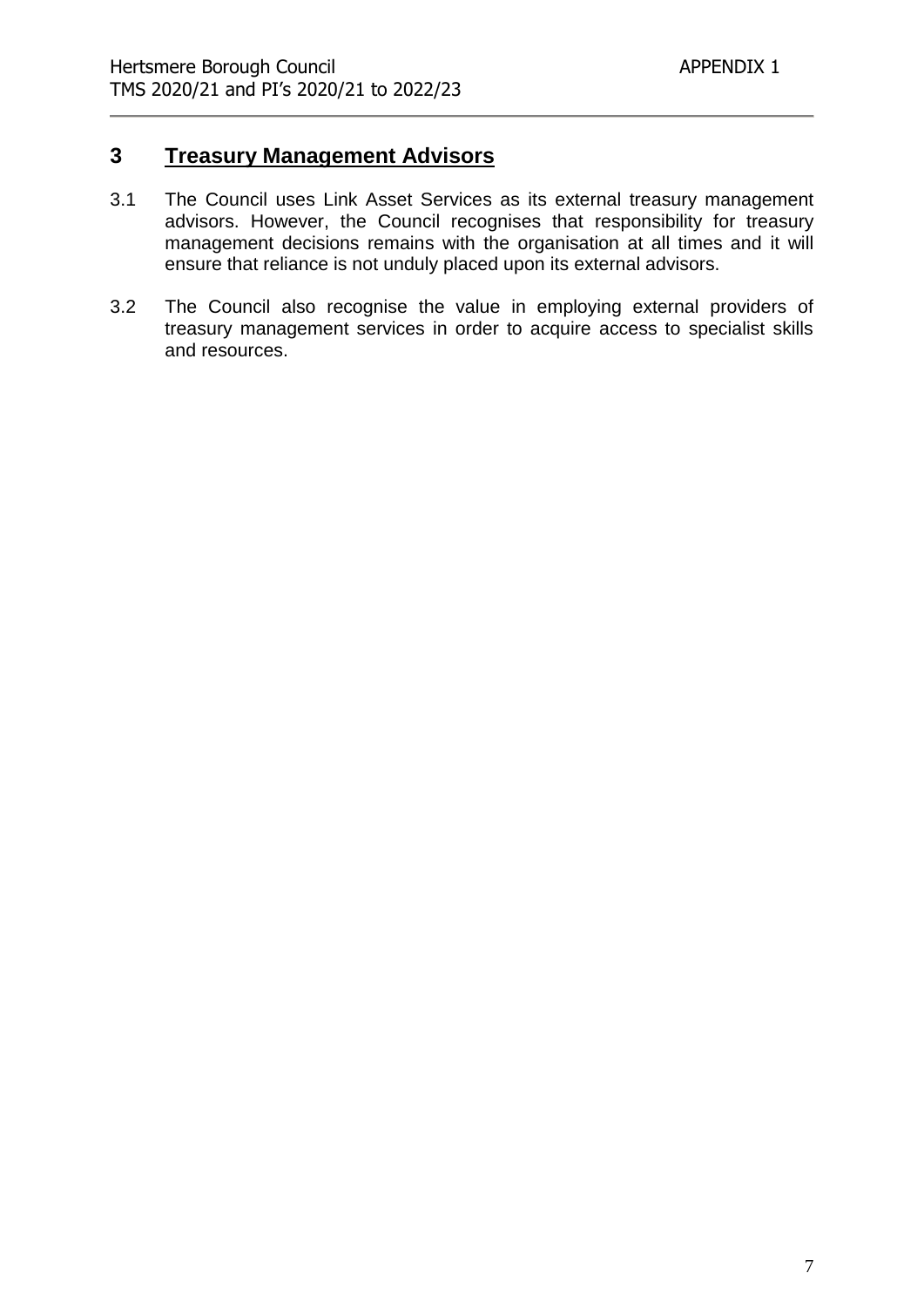## **4 The Capital Prudential Indicators 2020/21 – 2022/23**

4.1 The Council's capital expenditure plans are a key driver of treasury management activity. The output of the capital expenditure plans is reflected in the prudential indicators that are designed to assist member overview and scrutiny of those plans.

#### 4.2 **Capital Expenditure**

4.2.1 This prudential indicator is a summary of the Council's capital expenditure plans as set out in the proposed Capital Programme 2019/20 to 2022/23 (report ref C/20/05)

| <b>Table 1 - Capital Expenditure</b> |  |
|--------------------------------------|--|
|--------------------------------------|--|

|                                               | 2019/20                         |                 | 2020/21         | 2021/22         | 2022/23                      | <b>Total</b>                         |
|-----------------------------------------------|---------------------------------|-----------------|-----------------|-----------------|------------------------------|--------------------------------------|
| £'000                                         | <b>Revised</b><br><b>Budget</b> | <b>Forecast</b> | <b>Estimate</b> | <b>Estimate</b> | <b>Estimate</b>              | <b>Budget</b><br>2020/21-<br>2022/23 |
| <b>Asset Management</b>                       | 3,602                           | 3,060           | 7,950           |                 | $\overline{\phantom{m}}$     | 7,950                                |
| Development                                   |                                 |                 |                 |                 |                              |                                      |
| Company                                       | 303                             | 303             |                 |                 |                              |                                      |
| Planning & Economic<br>Development            | 1,375                           | 691             |                 |                 |                              |                                      |
| <b>Environmental Health</b>                   | 1,690                           | 767             | 689             | 689             | 690                          | 2,068                                |
| Partnerships &<br>Partnerships                | 1,810                           | 1,810           |                 |                 | -                            |                                      |
| <b>Street Scene Services</b>                  | 1,174                           | 1,071           | 820             | 529             |                              | 1,349                                |
| <b>Finance And Business</b><br>Services       | 761                             | 742             |                 |                 |                              |                                      |
| Human Resources &<br><b>Customer Services</b> | 150                             | 150             |                 |                 |                              |                                      |
| <b>Total</b>                                  | 10,866                          | 8,595           | 9,459           | 1,218           | 690                          | 11,367                               |
|                                               |                                 |                 |                 |                 |                              |                                      |
| Financed by:                                  |                                 |                 |                 |                 |                              |                                      |
| Capital receipts                              | 2,694                           | 1,990           | 3,240           |                 |                              | 3,240                                |
| <b>Disabled Facilities</b><br>Grants          | 1,690                           | 767             | 689             | 689             | 690                          | 2,068                                |
| <b>Earmarked Reserves</b>                     | 1,940                           | 1,791           | 650             |                 |                              | 650                                  |
| <b>Housing Enabling</b><br>Fund               | 222                             | 33              |                 |                 | ۰                            |                                      |
| Innovation and<br><b>Investment Fund</b>      | 941                             | 840             | 110             |                 | ۰                            | 110                                  |
| <b>Revenue Contribution</b>                   |                                 | 21              |                 |                 | $\blacksquare$               |                                      |
| Internal Borrowing                            | 1,810                           | 1,810           |                 |                 | $\qquad \qquad \blacksquare$ |                                      |
| Grants                                        |                                 | 560             |                 |                 | ۰                            |                                      |
| CIL / S106                                    | 1,569                           | 783             | 4,770           | 529             | ٠                            | 5,299                                |
| Net financing need<br>for the year            | 10,866                          | 8,595           | 9,459           | 1,218           | 690                          | 11,367                               |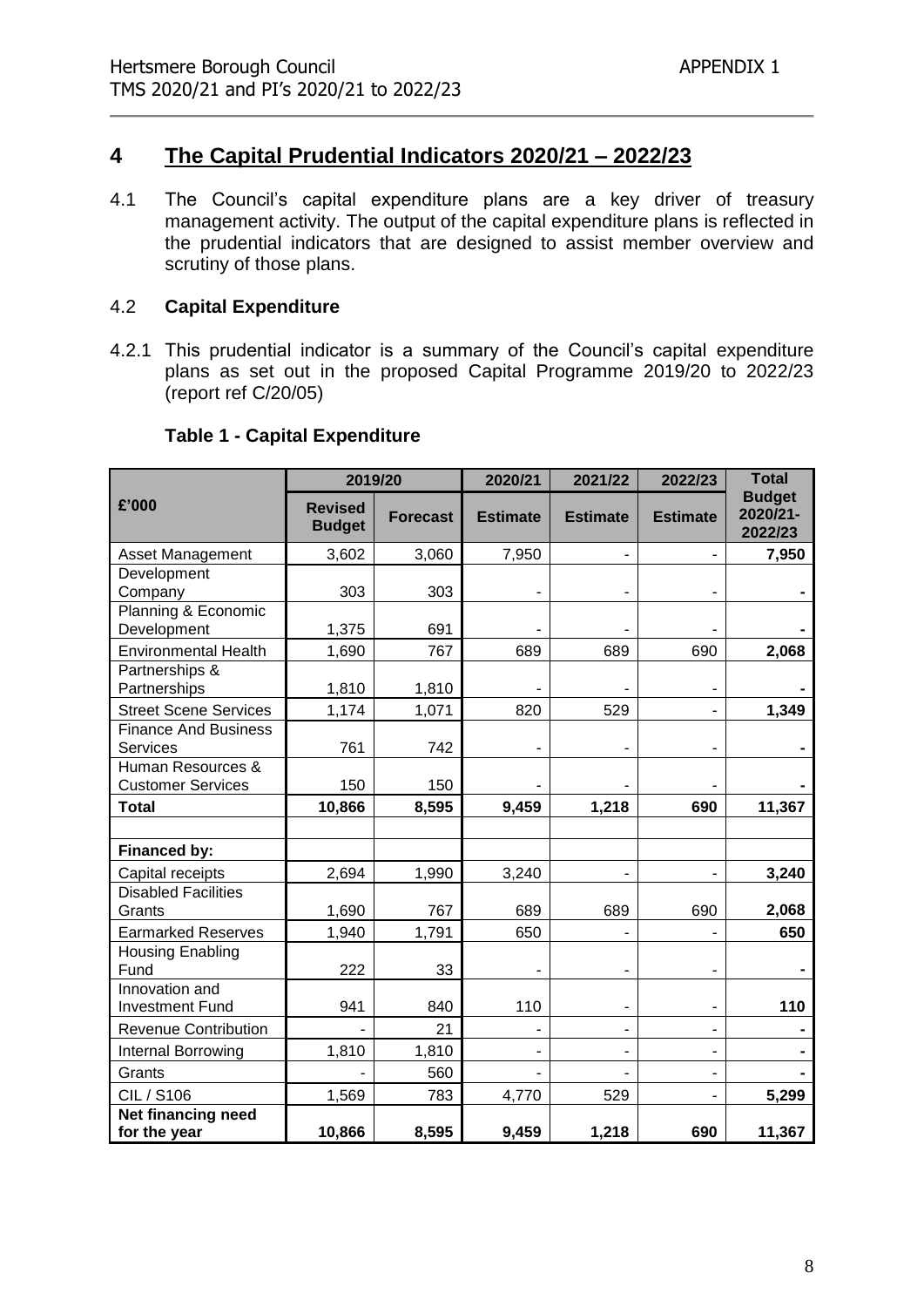- 4.2.2 Table 1 above summarises how these capital expenditure plans are to be financed from capital or revenue resources with any shortfall in available resources resulting in a funding borrowing need.
- 4.2.3 The current programme is financed from specific capital or revenue resources, with no current requirement for borrowing. Whilst the loan to Inspire All Leisure and Family Support Services Ltd had originally been showing as being funded from borrowing it will now be funded from internal borrowing which will be replenished as the loan is repaid similar to other investments.
- 4.2.4 With a number of other development projects on the horizon such as the Civic Office North, Elstree Studios and investment through Hertsmere Developments Limited the borrowing requirement could rise substantially as and when these schemes progress.

#### 4.3 **The Council's borrowing need (The Capital Financing Requirement)**

- 4.3.1 The second prudential indicator is the Council's Capital Financing Requirement (CFR). The CFR is quite simply the total outstanding capital expenditure that has not yet been funded from either revenue or capital resources. It is essentially a measure of the Council's underlying borrowing need. Any capital expenditure that is not immediately funded will increase the CFR.
- 4.3.2 The CFR cannot increase indefinitely as the Council is required to set aside an amount each year from revenue to finance historical capital expenditure that was not financed in the year it was incurred. This minimum revenue provision (MRP) is a statutory annual revenue charge which broadly reduces the borrowing need in line with each assets expected useful life.

| <b>CFR</b> projections<br>£000's | 2018/19<br><b>Actual</b> | 2019/20<br>Est. | 2020/21<br>Est. | 2021/22<br>Est. | 2022/23<br>Est. |
|----------------------------------|--------------------------|-----------------|-----------------|-----------------|-----------------|
| Previous Year CFR B/Fwd          | 6,450                    | 9,398           | 10,817          | 9,956           | 9,064           |
| Net financing need for year      | 3,190                    | 1,810           |                 |                 |                 |
| Less MRP and Financing           |                          |                 |                 |                 |                 |
| movements                        | (242)                    | (391)           | (861)           | (892)           | (926)           |
| <b>Total CFR</b>                 | 9,398                    | 10,817          | 9,956           | 9,064           | 8,138           |

#### 4.3.3 **Table 2 - The Council was asked to approve the CFR projections below:**

**N.B.:** the CFR reflects the current capital spending and financing requirements as set out in the draft Capital Programme 2019/20 to 2022/23. Any other capital investment such as in Hertsmere Developments Limited may affect the CFR.

#### 4.4 **Adjustment A**

4.4.1 The CFR includes an element known as "Adjustment A", which dates back to a change in accounting practice in 2007 and represents unfunded capital spend as at that date which could not be classified against individual Council assets.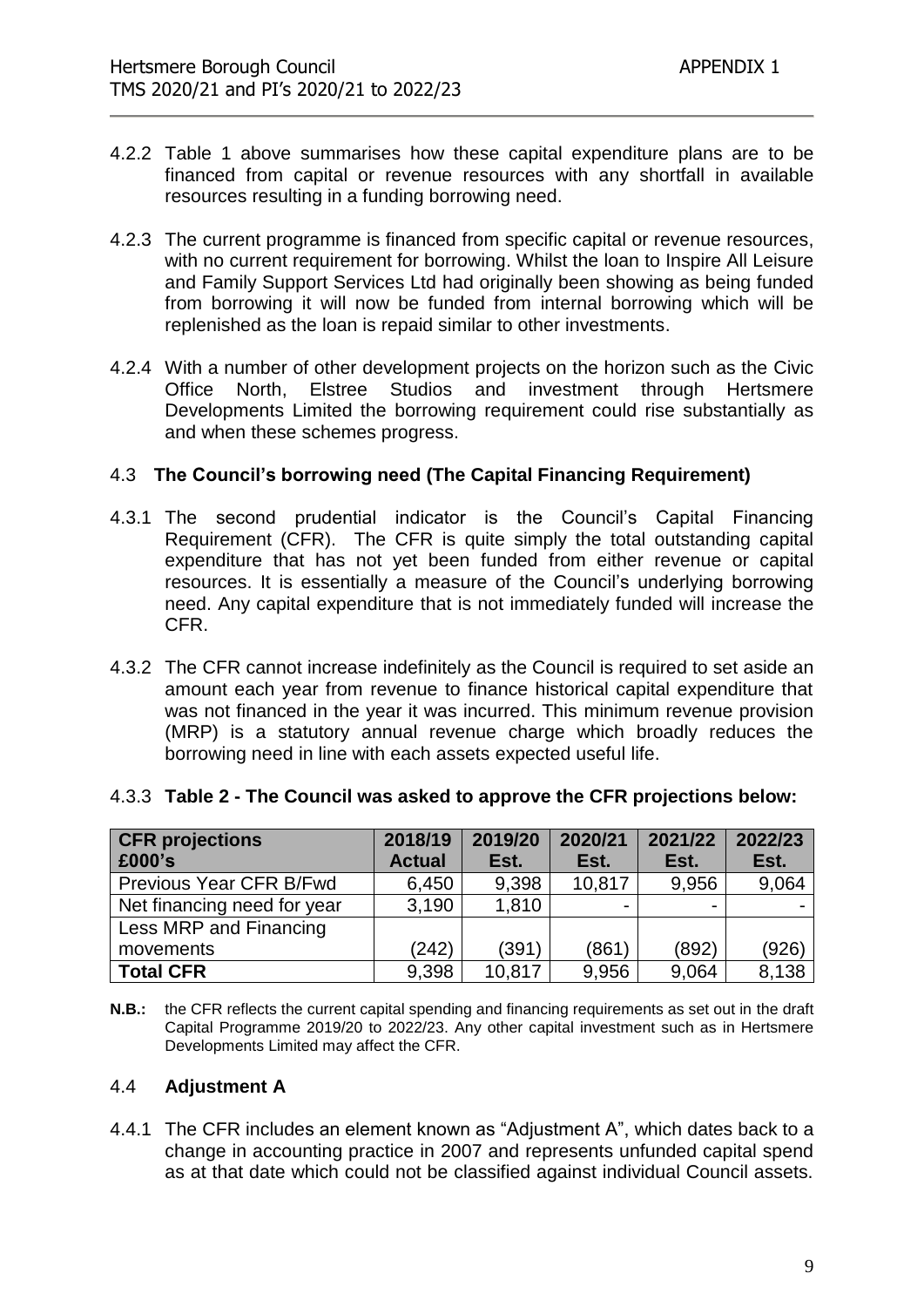For Hertsmere the "Adjustment A" relates to the Council's Leisure Centres now managed under full repairing leases by Inspire All and Family Support Services Ltd (previously known as Hertsmere Leisure Trust). Historically the CFR figure was calculated less the "adjustment A", as allowed under Capital Accounting guidance.

- 4.4.2 This position was reviewed during 2015/16 and the Adjustment A element of then £9.9m was added to the CFR which had at that time been zero. Given that Hertsmere is looking at significant capital investment in the near future, which will require some borrowing, thereby increasing the Council's CFR, also being mindful of the Prudential Code's guidance on affordability, a voluntary contribution of £4.0m was set aside to reduce the CFR to £5.9m. The Council has continued to make an ongoing contribution from revenue as part of the base revenue budget and this balance has being written down through the MRP mechanism by £241k per annum.
- 4.4.3 The council's capital financing requirement increased in the 2017/18 and 2018/19 financial years to a CFR position of £9.4m at 31 March 2019. This was due to the £5m loan to Inspire All as it has been marked as being funded by internal borrowing and will be replenished as the loan is repaid.
- 4.4.4 Various projects such as the proposed extension to the Civic Offices North, Elstree Studios development and investment in Hertsmere Developments Limited have not been included within the above projections. Once these projects have been formally agreed following initial feasibility works and included within the Capital programme then the CFR may need to increase and further MRP required as Capital reserves are likely to be insufficient to finance these projects. The revenue (MRP) implications of such projects will form part of any financial appraisal and financing decision.
- 4.4.5 It is likely that the Council will seek to fund such development from future revenue streams arising from the project.

#### 4.5 **Minimum Revenue Provision (MRP) policy statement**

- 4.5.1 As referred to already, the Council is required to set aside an element of the accumulated unfunded capital spend each year (the CFR) through a revenue charge (the minimum revenue provision - MRP), although it is also allowed to undertake additional voluntary payments if required (voluntary revenue provision - VRP).
- 4.5.2 MHCLG regulations have been issued which require the full Council to approve an MRP Statement in advance of each year. Councils are required to determine each year an amount of MRP, which they consider to be prudent. MHCLG provides statutory guidance as to how it considers this duty can be met, but the guidance is not binding if alternative arrangements result in a prudent outcome. The Council is recommended to approve the following MRP Statement.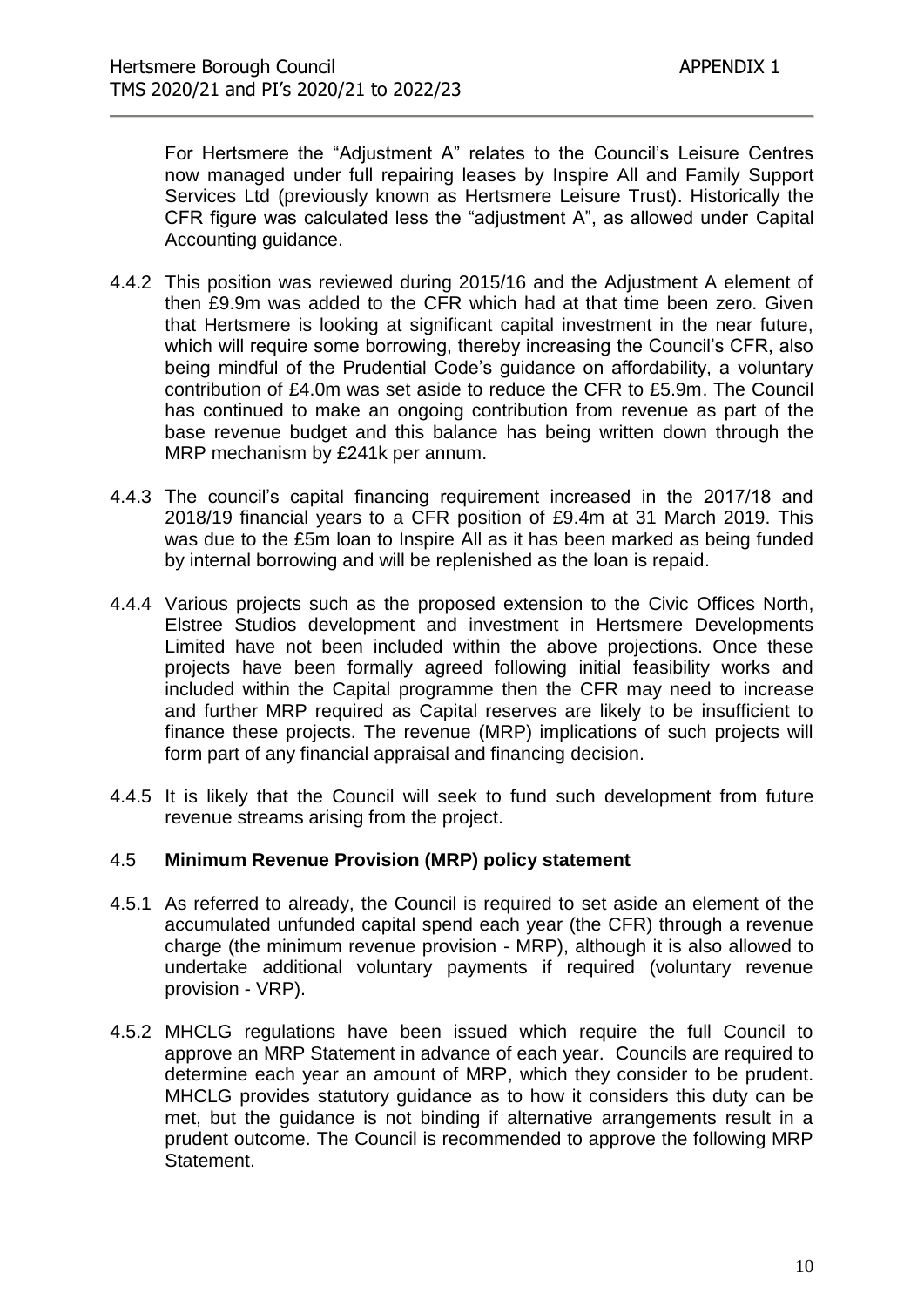- 4.5.3 For capital expenditure incurred before 1 April 2008 or which in the future will be Supported Capital Expenditure, the MRP policy will be:
	- **Option 1 – Regulatory Method** MRP will follow the existing practice outlined in former CLG regulations (i.e. CFR is calculated after Adjustment A) However as detailed in paragraph 4.4.2 the council set aside a voluntary MRP adjustment of c.£4.0m for 2015/16. The remaining CFR balance of then £5.9m will be written down through an annual MRP from 2016/17 onwards.
- 4.5.4 From 1 April 2008 for all unsupported borrowing the MRP policy will be:
	- **Option 3 - Asset life method** MRP will be based on the estimated life of the assets, in accordance with the proposed regulations (this option must be applied for any expenditure capitalised under a Capitalisation Direction).
- 4.5.5 These options provide for a reduction in the borrowing need over approximately the asset's life.
- 4.5.6 The Council would not be required to make an MRP contribution until the financial year following completion of development.
- 4.5.7 **MRP Overpayments** A change introduced by the revised MHCLG MRP Guidance was the allowance that any charges made over the statutory minimum revenue provision (MRP), voluntary revenue provision or overpayments, can, if needed, be reclaimed in later years if deemed necessary or prudent. In order for these sums to be reclaimed for use in the budget, this policy must disclose the cumulative overpayment made each year. As at 31 March 2018, the cumulative overpayment made is £4m, refer to paragraph 4.4.2.

#### 4.6 **Core funds and expected investment balances**

4.6.1 The application of resources (capital receipts, reserves etc.) to either finance capital expenditure or other budget decisions to support the revenue budget will have an on-going impact on investments unless resources are supplemented each year from new sources (asset sales etc.). Detailed below are estimates of the year-end balances for each resource and anticipated day to day cash flow balances.

| <b>Year End Resources</b><br>£m | 2019/20<br><b>Forecast</b> | 2020/21<br><b>Estimate</b> | 2021/22<br><b>Estimate</b> | 2022/23<br><b>Estimate</b> |
|---------------------------------|----------------------------|----------------------------|----------------------------|----------------------------|
| Total core funds                | 42                         | 30                         |                            |                            |
| Loans (Inspire All)             |                            |                            |                            |                            |

#### **Table 3 – Investment Balance Forecast**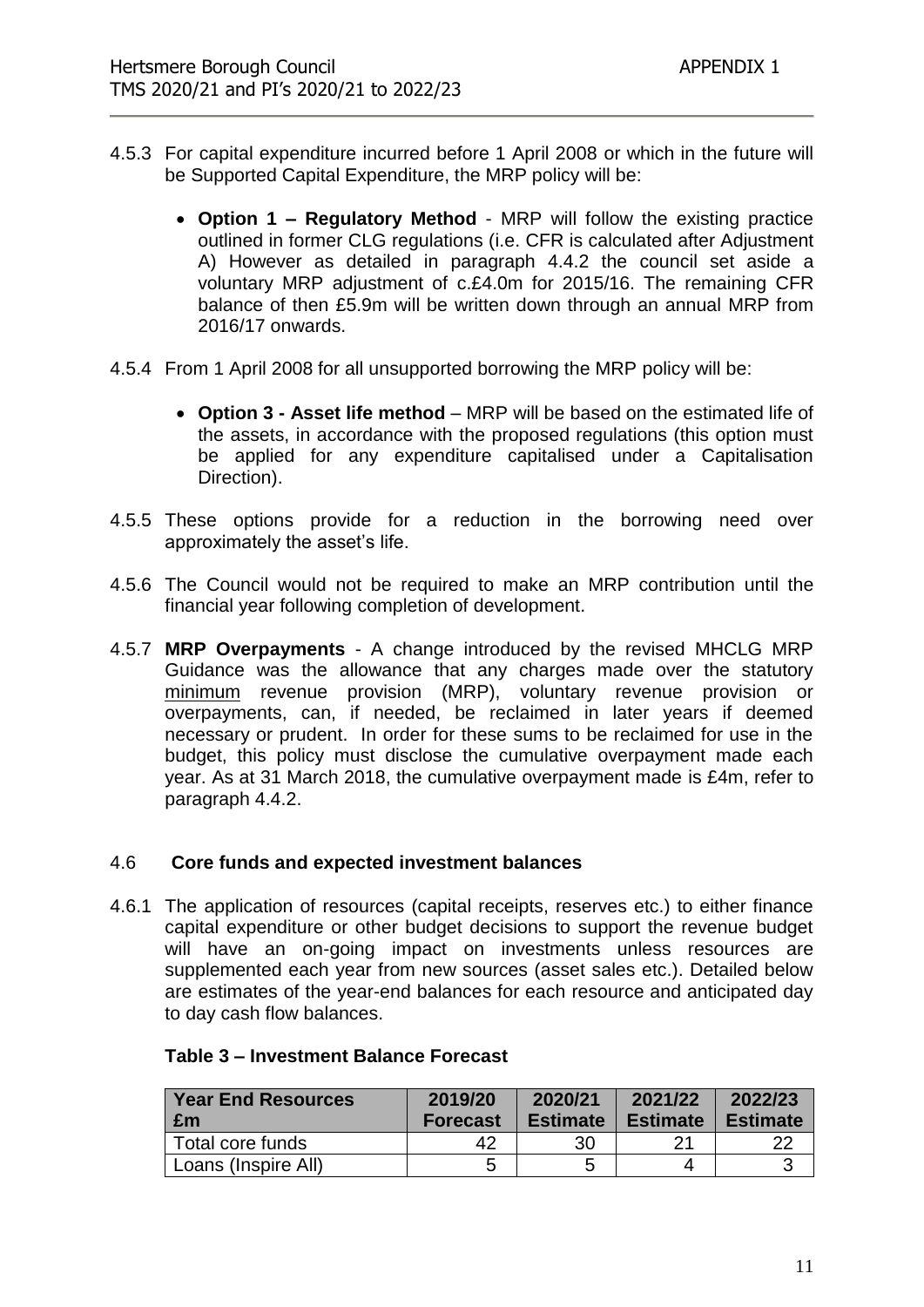| Working capital             |    |  |         |
|-----------------------------|----|--|---------|
| <b>Expected investments</b> | 56 |  | $\cdot$ |

4.6.2 The expected level of investment balances beyond the forthcoming year can be difficult to forecast as they are affected by fluctuations in working capital balance, which are only available on a temporary basis. Should the Council decide not to borrow and instead utilise internal reserves and cash balances to finance part or all of capital the level of core funds will be reduced accordingly.

#### 4.7 **Affordability prudential indicators**

- 4.7.1 The previous sections cover the overall capital and control of borrowing prudential indicators, but within this framework prudential indicators are required to also assess the affordability of the capital investment plans. The following two indicators provide an indication of the impact of the Council's capital investment plans on its overall finances. The Council is asked to approve the following indicators:
	- **a. Ratio of financing costs to net revenue stream.** This indicator identifies the trend in the cost of capital (borrowing and other long-term obligation costs net of investment income) against the net revenue stream. The estimates of financing costs include current commitments and the proposals in the budget report.
	- **b. Incremental impact of capital investment decisions on council tax.** This indicator identifies the revenue costs associated with proposed changes to the three year capital programme recommended in this budget report compared to the Council's existing approved commitments and current plans. The assumptions are based on the budget, but will invariably include some estimates.

| Table 4: Affordability                                                          | 2019/20         | 2020/21         | 2021/22         | 2022/23         |
|---------------------------------------------------------------------------------|-----------------|-----------------|-----------------|-----------------|
| <b>indicators</b>                                                               | <b>Forecast</b> | <b>Estimate</b> | <b>Estimate</b> | <b>Estimate</b> |
| Ratio of financing costs to net<br>revenue                                      | $-4.15%$        | $-2.21%$        | $-2.44%$        | $-2.27%$        |
| Incremental impact of capital<br>investment decisions on council tax<br>band D- | $-E2.08$        | $-f12.23$       | £0.82           | £0.70           |

**N.B:** These indicators only reflect the Capital Programme 2019/20 to 2022/23 present elsewhere (EX/20/07) and does not include potential development projects yet to be approved. Currently there is a net return on investment therefore there is a positive impact on Council Tax.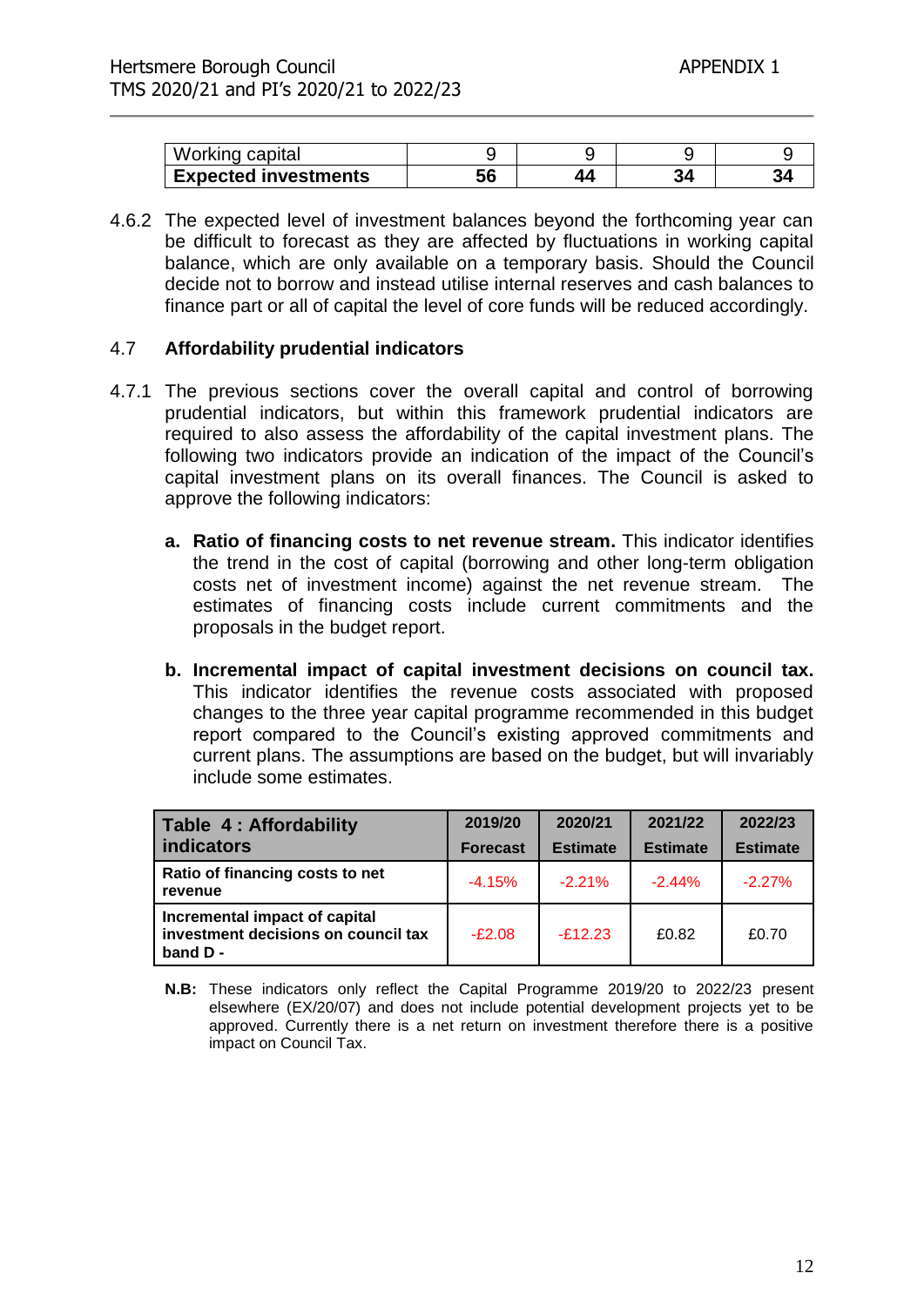#### **Borrowing Projections**

4.7.2 The Council's anticpated Treasury position at 31 March 2020, with forward projections are summarised below.

#### **Table 5 - Borrowing Projections**

| £m                                                 | 2019/20<br><b>Original</b><br><b>Estimate</b> | 2019/20<br><b>Revised</b><br><b>Forecast</b> | 2020/21<br><b>Estimate</b> | 2021/22<br><b>Estimate</b> | 2022/23<br><b>Estimate</b> |
|----------------------------------------------------|-----------------------------------------------|----------------------------------------------|----------------------------|----------------------------|----------------------------|
| Actual gross debt at 31<br><b>March</b>            |                                               |                                              |                            |                            |                            |
| <b>The Capital Financing</b><br><b>Requirement</b> | 5.968                                         | 10.817                                       | 9.956                      | 9.064                      | 8.138                      |
| Under / (over) borrowing                           | 5.968                                         | 10.817                                       | 9.956                      | 9.064                      | 8.138                      |

- 4.7.3 As detailed in 4.3 the CFR figures have been adjusted to include the adjustment A figure.
- 4.7.4 The Council needs to ensure that its gross debt does not, except in the short term, exceed the total of the CFR in the preceding year plus the estimates of any additional CFR for the forthcoming financial year and the following two financial years.
- 4.7.5 The Managing Director can report that the Council complied with this prudential indicator in the current year and does not envisage difficulties for the future. This view takes into account current commitments, existing plans, and the proposals in the capital budget report C/20/05.

#### 4.8 **Treasury indicators: Limits to borrowing activity**

- 4.8.2 **The operational boundary**. This is the limit beyond which external debt is not normally expected to exceed. In most cases, this would be a similar figure to the CFR, but may be lower or higher depending on the levels of actual debt and schemes which are being considered.
- 4.8.3 **The authorised limit for external debt.** A further key prudential indicator represents a control on the maximum level of borrowing. This represents a limit beyond which external debt is prohibited, and this limit needs to be set or revised by the full Council. It reflects the level of external debt which, while not desired, could be afforded in the short term, but is not sustainable in the longer term.
- 4.8.4 This is the statutory limit determined under section 3 (1) of the Local Government Act 2003. The Government retains an option to control either the total of all councils' plans, or those of a specific council, although this power has not yet been exercised.
- 4.8.5 The operational boundary. This is the limit beyond which external debt is not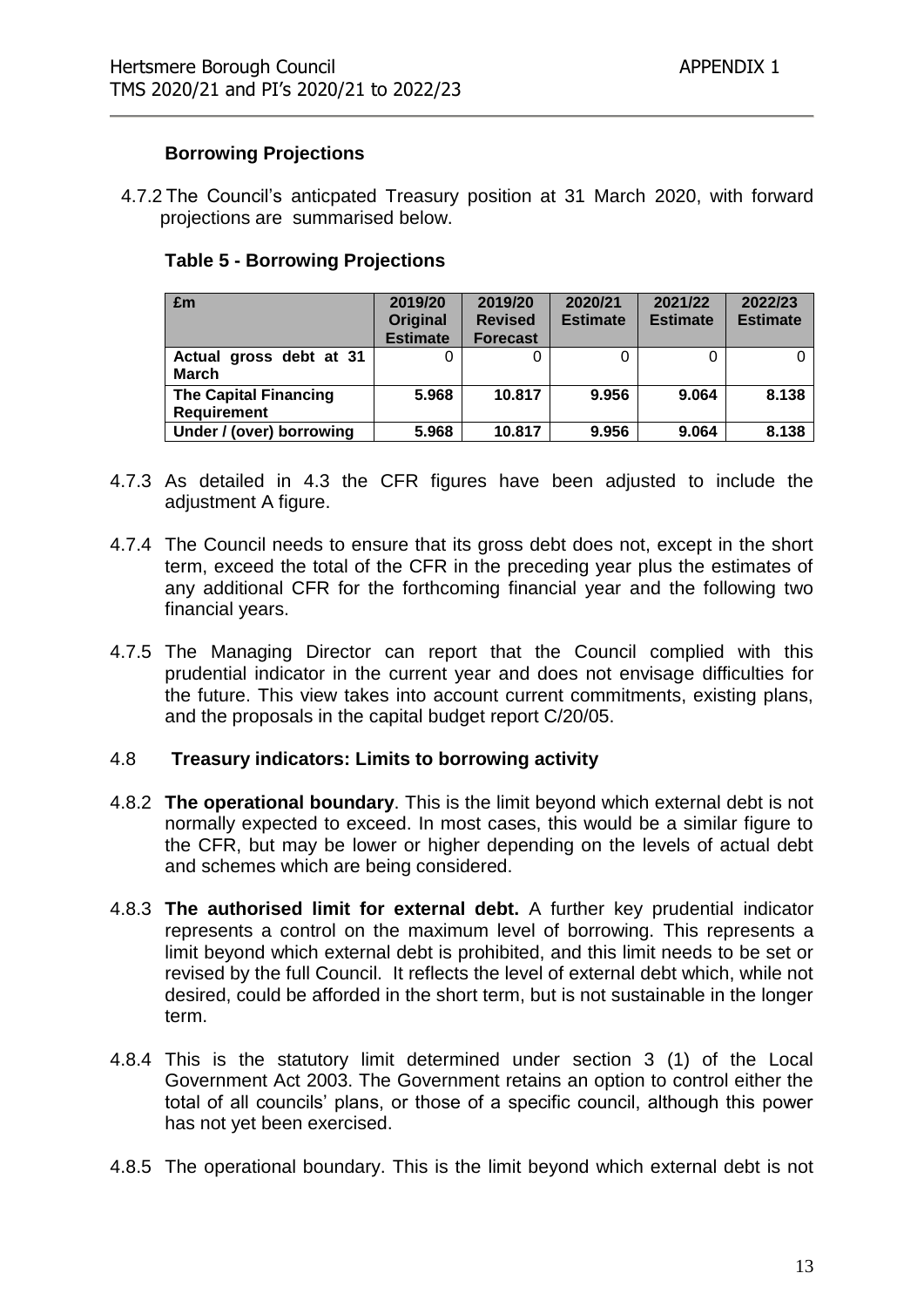normally expected to exceed. In most cases, this would be a similar figure to the CFR, but may be lower or higher depending on the levels of actual debt.

The Council is asked to approve the following authorised limits:

| <b>Table 6: External Debt Limit</b>  | 2019/20<br>£m | 2020/21<br>£m | 2021/22<br>£m | 2022/23<br>£m |
|--------------------------------------|---------------|---------------|---------------|---------------|
| a) Authorised Limit to External Debt | 45            | 55            | 65            | 75            |
| b) Operational Boundary              | 40            | 50            | 60            | 70            |

**N.B.** The authorised borrowing limits reflect the approved loan facilities to Inspire All (previously known as Hertsmere Leisure Trust) (£5m) and Hertsmere Developments Limited (£50m) as well as the Council's own Capital Programme requirements.

#### **Borrowing strategy**

4.8.6 The Council may need to borrow in order to fund potential major projects. The exact timing however will depend on project timescales, projected borrowing rates and cashflow requirements. The limits above reflect the fact that Hertsmere are looking at an internal development programme including the extenstion of the Civic Centre, Elstree Studios and investment in Hertsmere Developments Limited with an already agreed loan facility of £50 million. The above limits will be reviewed and increased in line with various schemes as they are approved by full Council.

#### **Public Works Loan Board (PWLB)**

4.8.7 The PWLB have for many years provided the lowest borrowing rates available to Local Authorities. Loans are easily accessible and can generally be arranged the same day. The council has secured the "Certainty rate" which offers a 0.20% reduction to the PWLB normal rates. Whilst PWLB rates remain low careful consideration needs to be given as to the timing of any borrowing to ensure that the cost of carry does not outweigh the benefits of low rates. Following the decision by the PWLB on 9 October 2019 to increase their margin over gilt yields by 100bps to 180 basis points on loans lent to local authorities, consideration will also need now to be given to other funding sources offering lower rates.

#### **UK Municipal Bonds Agency Plc**

4.8.8 The UK Municipal Bonds Agency Plc (The Agency) was established in 2014 as an alternative (or competitor) to the PWLB, with the purpose of reducing borrowing rates for Local Authorities. The Agency is owned by a consortium of local authorities and the LGA and provides loans to LA's for the purpose of financing projects such as infrastructure and housing. The Agency, which raises finance by issuing municipal bonds to capital markets, claims to offer the lowest borrowing rates for Local Authorities and will be a consideration should Hertsmere decide to start borrowing again.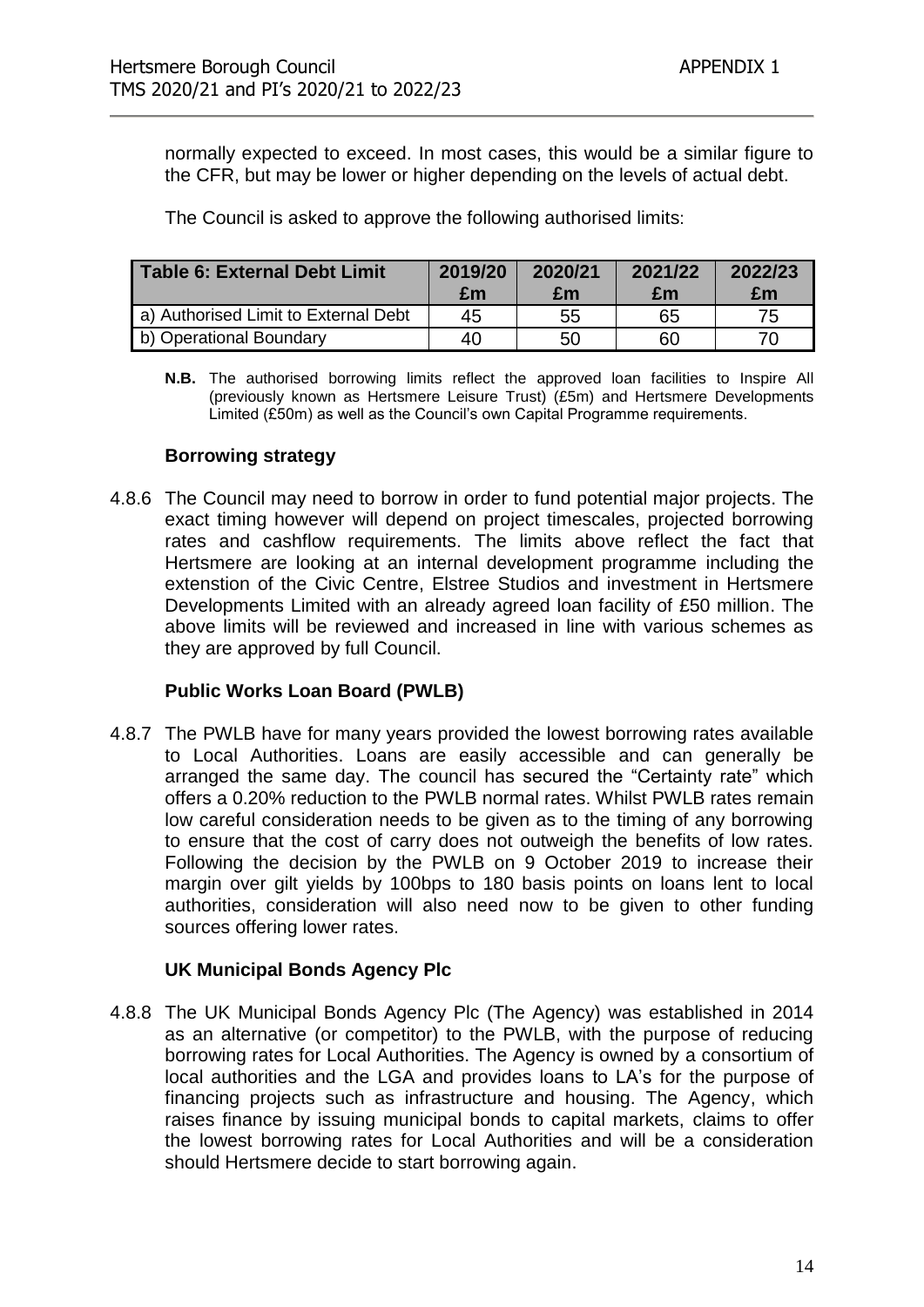#### 4.9 **Treasury management limits on activity**

- 4.9.2 There are three debt related treasury activity limits. The purpose of these are to restrain the activity of the treasury function within certain limits, thereby managing risk and reducing the impact of any adverse movement in interest rates. However, if these are set to be too restrictive they can impair the opportunities to reduce costs/improve performance. The indicator limits are:
	- Upper limits on variable interest rate exposure. This identifies a maximum limit for variable interest rates based upon the debt position net of investments;
	- Upper limits on fixed interest rate exposure. This is similar to the previous indicator and covers a maximum limit on fixed interest rates;
	- Maturity structure of borrowing. These gross limits are set to reduce the Council's exposure to large fixed rate sums falling due for refinancing, and are required for upper and lower limits. The Council is asked to approve the following treasury indicators and limits:

| <b>Interest rate exposures</b>                                 | 2019/20      | 2020/21      | 2021/22      |
|----------------------------------------------------------------|--------------|--------------|--------------|
|                                                                |              |              |              |
|                                                                | <b>Upper</b> | <b>Upper</b> | <b>Upper</b> |
| <b>Borrowing - Variable</b>                                    | 30%          | 30%          | 30%          |
| <b>Borrowing - Fixed</b>                                       | 100%         | 100%         | 100%         |
| <b>Investments - Variable</b>                                  | 75%          | 75%          | 75%          |
| <b>Investments - Fixed</b>                                     | 100%         | 100%         | 100%         |
|                                                                |              |              |              |
| Maturity structure of fixed interest rate borrowing 2020/21    |              |              |              |
|                                                                |              | Lower        | <b>Upper</b> |
| Under 12 months                                                |              | 0%           | 100%         |
| 12 months to 2 years                                           |              | $0\%$        | 100%         |
| 2 years to 5 years                                             |              | $0\%$        | 100%         |
| 5 years to 10 years                                            |              | $0\%$        | 100%         |
| 10 years and above                                             |              | 0%           | 100%         |
|                                                                |              |              |              |
| Maturity structure of variable interest rate borrowing 2020/21 |              |              |              |
|                                                                |              | Lower        | <b>Upper</b> |
| Under 12 months                                                |              | $0\%$        | 100%         |
| 12 months to 2 years                                           |              | $0\%$        | 100%         |
| 2 years to 5 years                                             |              | $0\%$        | 100%         |
| 5 years to 10 years                                            |              | 0%           | 100%         |
| 10 years and above                                             |              | 0%           | 100%         |

#### **Table 7 - Interest Rate Exposure Limits**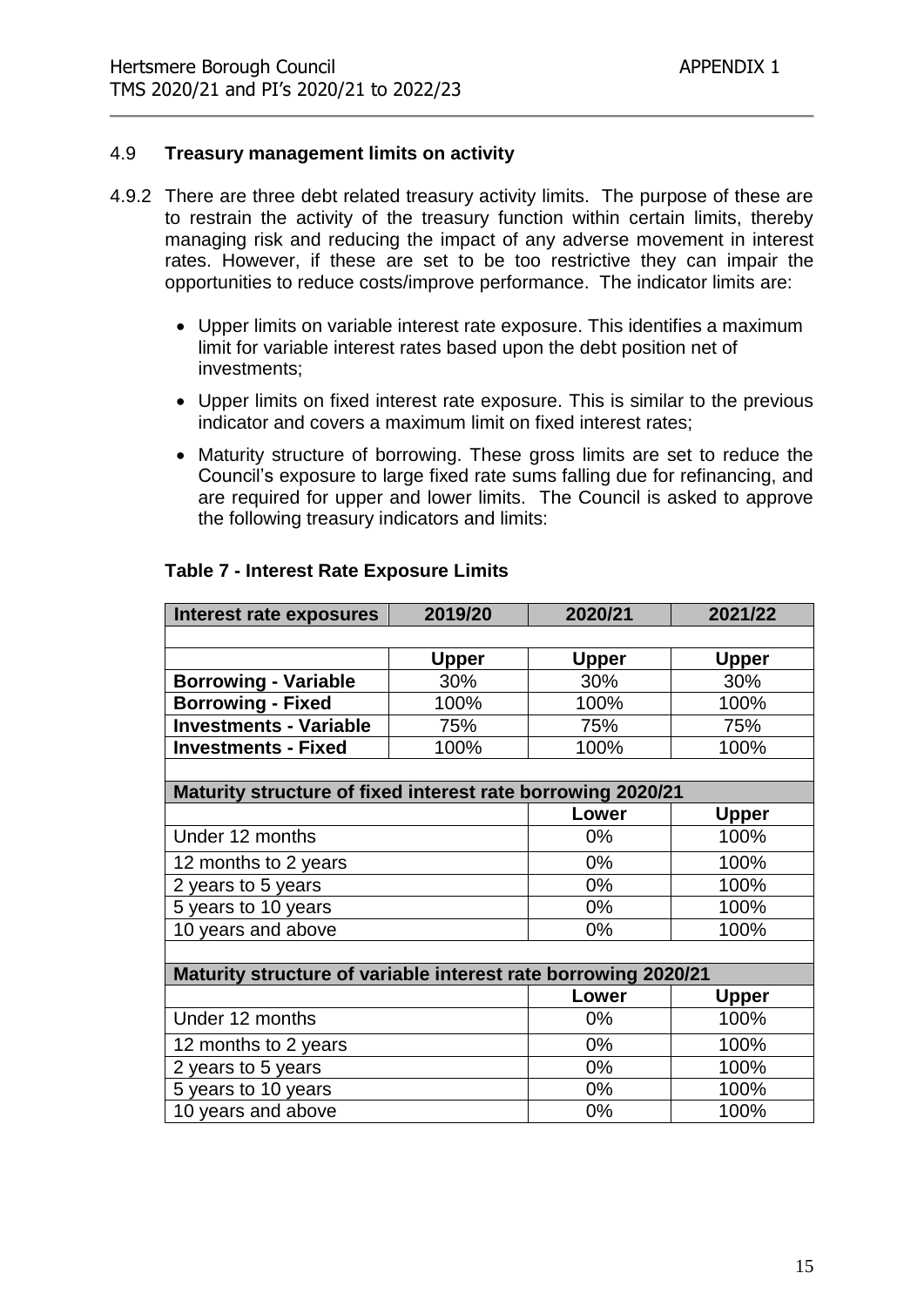#### 4.10 **Prospects for interest rates**

4.11.1 The Council has appointed Link Asset Services as its treasury advisor and part of their service is to assist the Council to formulate a view on interest rates. The following table gives their central view (as at January 2020).

| Link Asset Services Interest Rate View |               |               |               |        |               |               |               |        |        |               |      |                             |      |      |
|----------------------------------------|---------------|---------------|---------------|--------|---------------|---------------|---------------|--------|--------|---------------|------|-----------------------------|------|------|
|                                        | <b>Dec-19</b> | <b>Mar-20</b> | <b>Jun-20</b> | Sep-20 | <b>Dec-20</b> | <b>Mar-21</b> | <b>Jun-21</b> | Sep-21 | Dec-21 | <b>Mar-22</b> |      | Jun-22 Sep-22 Dec-22 Mar-23 |      |      |
| <b>Bank Rate View</b>                  | 0.75          | 0.75          | 0.75          | 0.75   | 0.75          | 1.00          | 1.00          | 1.00   | 1.00   | 1.00          | 1.25 | 1.25                        | 1.25 | 1.25 |
| 3 Month LIBID                          | 0.70          | 0.70          | 0.70          | 0.80   | 0.90          | 1.00          | 1.00          | 1.00   | 1.10   | 1.20          | 1.30 | 1.30                        | 1.30 | 1.30 |
| <b>6 Month LIBID</b>                   | 0.80          | 0.80          | 0.80          | 0.90   | 1.00          | 1.10          | 1.10          | 1.20   | 1.30   | 1.40          | 1.50 | 1.50                        | 1.50 | 1.50 |
| <b>12 Month LIBID</b>                  | 1.00          | 1.00          | 1.00          | 1.10   | 1.20          | 1.30          | 1.30          | 1.40   | 1.50   | 1.60          | 1.70 | 1.70                        | 1.70 | 1.70 |
| 5yr PWLB Rate                          | 2.30          | 2.40          | 2.40          | 2.50   | 2.50          | 2.60          | 2.70          | 2.80   | 2.90   | 2.90          | 3.00 | 3.10                        | 3.20 | 3.20 |
| 10yr PWLB Rate                         | 2.60          | 2.70          | 2.70          | 2.70   | 2.80          | 2.90          | 3.00          | 3.10   | 3.20   | 3.20          | 3.30 | 3.30                        | 3.40 | 3.50 |
| 25yr PWLB Rate                         | 3.20          | 3.30          | 3.40          | 3.40   | 3.50          | 3.60          | 3.70          | 3.70   | 3.80   | 3.90          | 4.00 | 4.00                        | 4.10 | 4.10 |
| 50yr PWLB Rate                         | 3.10          | 3.20          | 3.30          | 3.30   | 3.40          | 3.50          | 3.60          | 3.60   | 3.70   | 3.80          | 3.90 | 3.90                        | 4.00 | 4.00 |

- 4.11.2 The above forecasts have been based on an assumption that there is some sort of muddle through to an agreed deal on Brexit at some point in time. Given the current level of uncertainties, this is a major assumption and so forecasts may need to be materially reassessed in the light of events over the coming weeks or months.
- 4.11.3 The Monetary Policy Committee (MPC) has left the Bank Rate unchanged at 0.75% during 2019 due to the ongoing uncertainty over Brexit. In its meeting on 1 August, the MPC became more dovish as it was more concerned about the outlook for both the global and domestic economies. That's shown in the policy statement, based on an assumption that there is an agreed deal on Brexit, where the suggestion that rates would need to rise at a *"gradual pace and to a limited extent"* is now also conditional on *"some recovery in global growth"*.
- 4.11.4 On the assumption that the UK and EU agree a Brexit deal including the terms of trade by the end of 2020 or soon after, then Bank Rate is forecast to increase only slowly over the next few years to reach 1.00% by quarter 1 2023. Bank Rate forecasts for financial year ends (March) are:

|  | Q120210.75%   |
|--|---------------|
|  | Q1 2022 1.00% |
|  | Q1 2023 1.25% |

#### **Investment and borrowing rates**

- 4.11.5 Investment returns are likely to remain low during 2020/21 with little increase in the following two years. However, if major progress is made with an agreed Brexit, then there is upside potential for earnings.
- 4.11.6 Borrowing interest rates were on a major falling trend during the first half of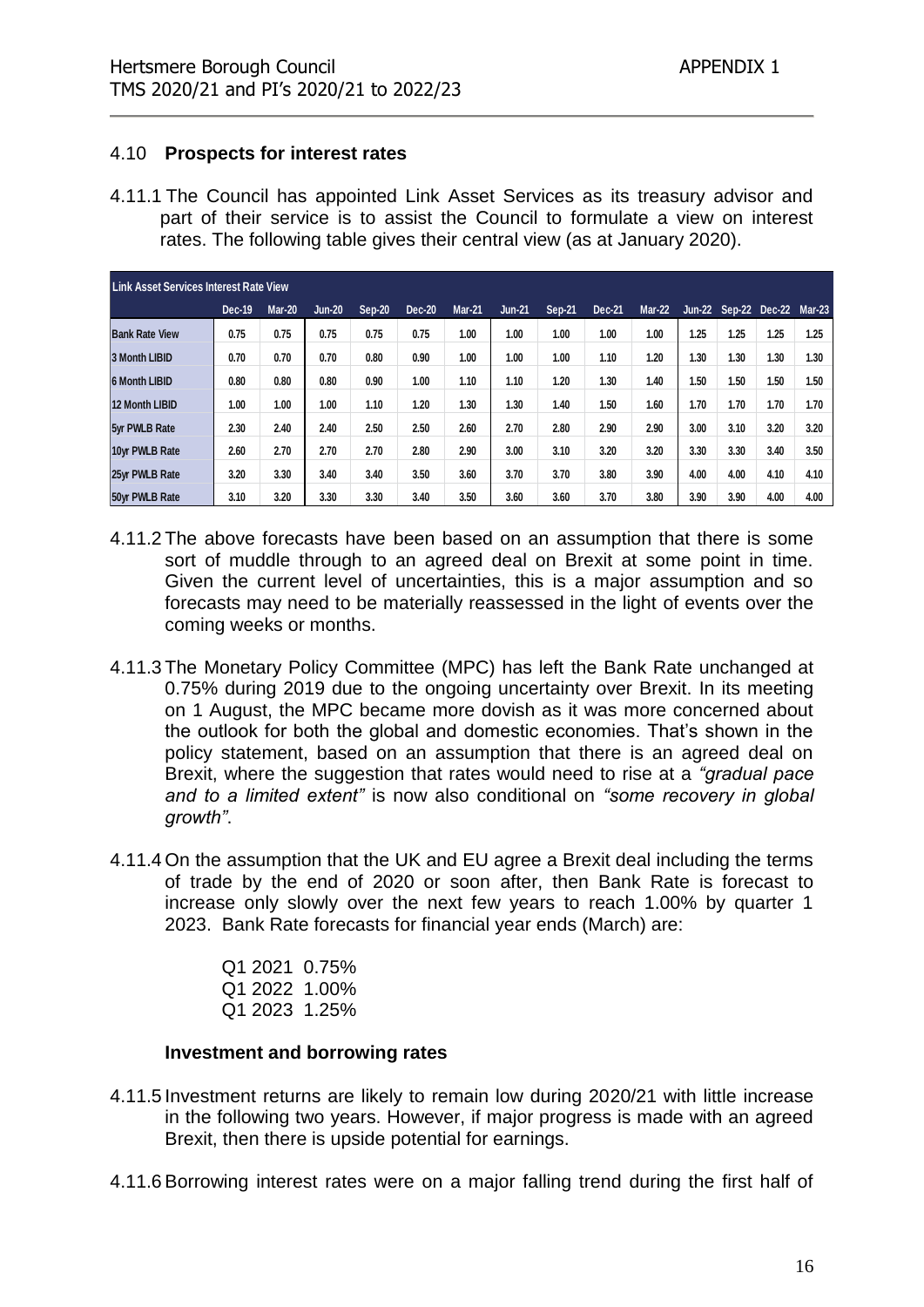2019/20 but then jumped up by 100bps in October. The policy of avoiding new borrowing by running down spare cash balances has served local authorities well over the last few years. However, the unexpected increase of 100 bps in PWLB rates requires a major rethink of treasury management strategy and risk management.

4.11.7 Now that the gap between longer term borrowing rates and investment rates has materially widened, and in the long term Bank Rate is not expected to rise above 2.5%, Hertsmere will continue to use internal borrowing for now whilst monitoring rates and borrow at an appropriate time and utilise borrowing to enhance return on investment.

#### 4.12 **Policy on borrowing in advance of need**

4.12.1 The Council will not borrow more than or in advance of its needs purely in order to profit from the investment of the extra sums borrowed. Any decision to borrow in advance will be within forward approved Capital Financing Requirement estimates, and will be considered carefully to ensure that value for money can be demonstrated and that the Council can ensure the security of such funds.

#### 4.13 **Treasury management: Principal sums invested and maturity**

4.13.1 This indicator shows the maximum the Council expects to invest for periods longer than 364 days at any point in time and the maturity structure of those investments. It shows the Council's exposure to the possibility of loss that might arise as a result of it having to seek early repayment or redemption of principal sums invested.

#### **Table 8 – Investments limits beyond 1 year**

| Maximum principal sums invested > 365 days |         |         |         |  |  |
|--------------------------------------------|---------|---------|---------|--|--|
| £m                                         | 2019/20 | 2020/21 | 2021/22 |  |  |
| Principal sums invested ><br>$365$ days    | £30m    | £30m    | £40m    |  |  |

**N.B.** This reflects the approved loan facilities to Inspire All (previously known as Hertsmere Leisure Trust) (£5m) and Hertsmere Developments Limited (£50m) and excludes any decisions on non - treasury investments (inc. loans).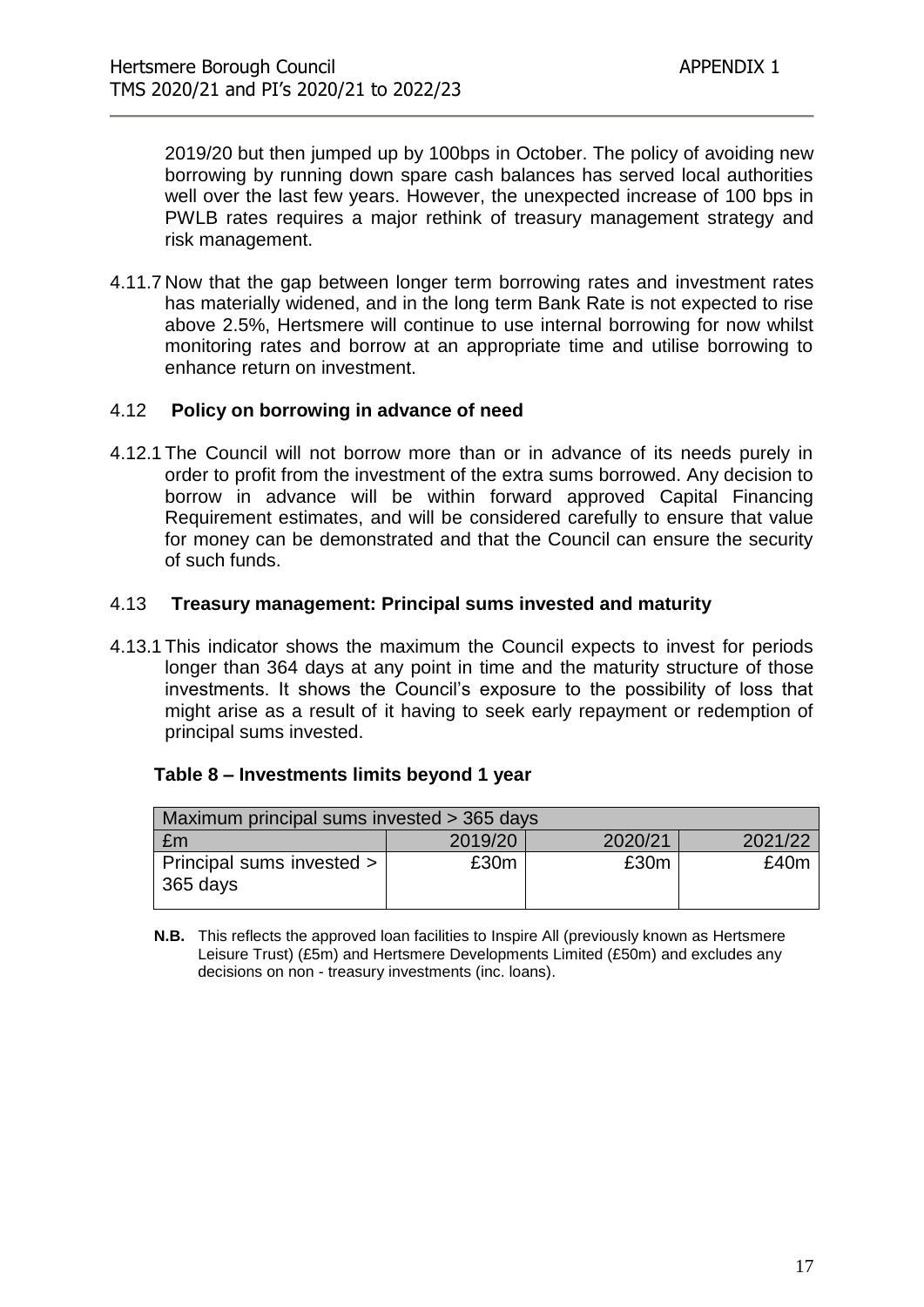## **5 Current Portfolio Position**

- 5.1 There is a favourable variance of £284k at the end of Q3 having achieved an investment income of £584 against a budget of £300k.
- 5.2 The table below sets out the Councils full year forecast.

#### **Table 9: Investment Income Forecast 2019/20**

|                        | <b>Average</b><br><b>Investment</b><br>£'000 | <b>Estimated</b><br><b>Return</b><br>$\frac{9}{6}$ | <b>Investment</b><br><b>Income</b><br>£'000 |
|------------------------|----------------------------------------------|----------------------------------------------------|---------------------------------------------|
| Core Investments       | 51,100                                       | 0.98%                                              | 530                                         |
| Inspire All Loan       | 5,000                                        | 4.50%                                              | 190                                         |
| <b>Total / Average</b> | 56,100                                       | 1.94%                                              | 720                                         |
| <b>Budget</b>          | 37,000                                       | 1.08%                                              | 400                                         |
| <b>Variance</b>        | 19,100                                       | 0.86%                                              | 320                                         |

- 5.3 The forecast interest surplus has arisen in part as a result of having greater than anticipated balances available to invest throughout 2019/20, due to:
	- Prudent and conservative budgeting of investment income.
	- Delayed or re-profiled capital spend.
	- Provisions in final accounts, which have yet to materialise in cash terms.
- 5.4 Investment rates have fluctuated due to the uncertainty around Brexit and the General Election. Forward dealing and dealing at opportune times have resulted in higher investment income levels. Also there is interest from the loan to Inspire All as they have now fully drawn down the loan.
- 5.5 The investment portfolio, currently £62.5m (as at November), is expected to reduce to £42.8m by the 31 March 2020. This is due to the cash flow requirements such as Council tax and Business rates income being paid over the first ten months of the year thus reducing investment balances in the final two months of the year.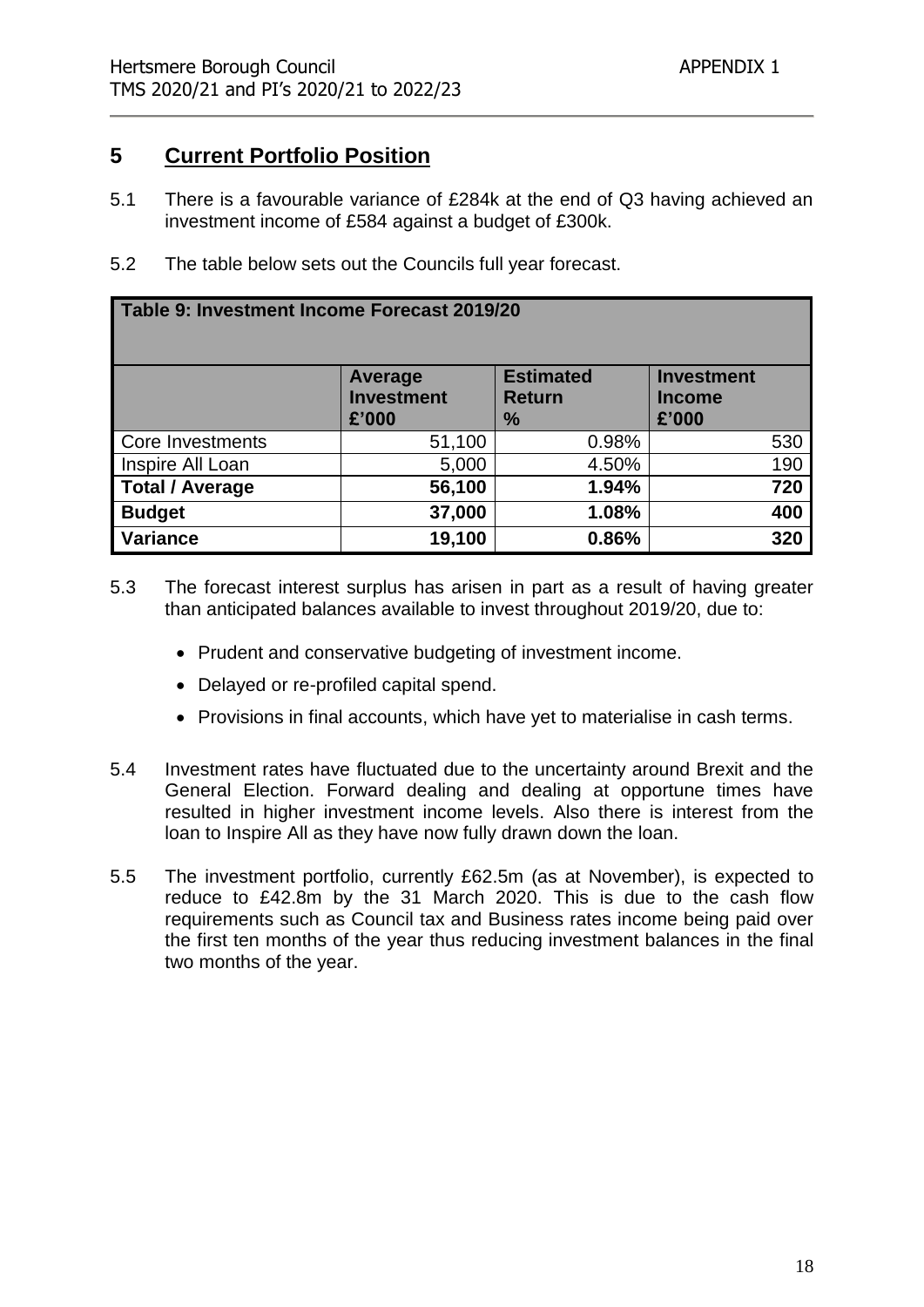## **6 Annual Investment Strategy**

#### 6.1 **Investment Policy**

- 6.1.1 The Council's investment policy has regard to the MHCLG's Guidance on Local Government Investments ("the Guidance") and the revised CIPFA Treasury Management in Public Services Code of Practice and Cross Sectoral Guidance Notes ("the CIPFA TM Code"). The Council's investment priorities will be:
	- (a) the Security of capital;
	- (b) the Liquidity of its investments; and
	- (c) the Yield.
- 6.1.2 In accordance with the above guidance from the MHCLG and CIPFA, and in order to minimise the risk to investments, the Council applies minimum acceptable credit criteria in order to generate a list of highly creditworthy counterparties which also enables diversification and thus avoidance of concentration risk. The key ratings used to monitor counterparties are the Short Term and Long Term ratings.
- 6.1.3 Ratings will not be the sole determinant of the quality of an institution; it is important to continually assess and monitor the financial sector on both a micro and macro basis and in relation to the economic and political environments in which institutions operate. The assessment will also take account of information that reflects the opinion of the markets. To achieve this consideration the Council will engage with its advisors to maintain a monitor on market pricing such as "credit default swaps" and overlay that information on top of the credit ratings.
- 6.1.4 The Council will aim to achieve the optimum return on its investments commensurate with proper levels of security and liquidity. The risk appetite of this Council is low in order to give priority to security of its investments.

#### 6.2 **Interest rate expectations**

- 6.2.1 Bank Rate is forecast to increase steadily but slowly over the next few years to reach 1.25% by quarter 1 2022/23. Bank Rate forecasts for financial year ends (March) are:
	- 2019/20 0.75%
	- 2020/21 1.00%
	- $\cdot$  2021/22 1.00%
	- $\cdot$  2022/23 1.25%

The overall balance of risks to economic growth in the UK is probably neutral.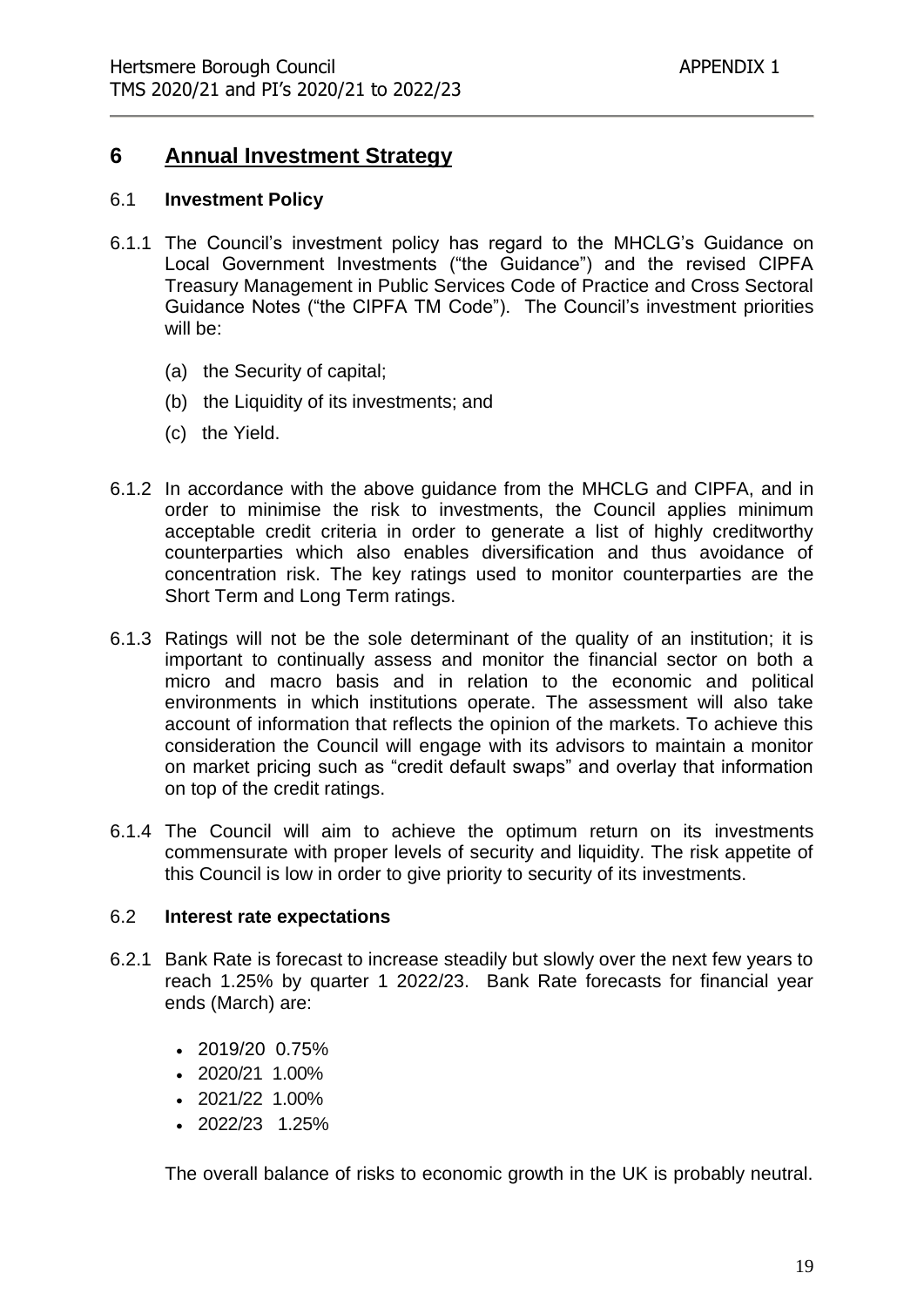The balance of risks to increases in Bank Rate and shorter term PWLB rates, are probably also even and are dependent on how strong GDP growth turns out, how slowly inflation pressures subside, and how quickly the Brexit negotiations move forward positively.

#### 6.3 **Types of Investments**

- 6.3.1 As detailed in the Treasury Code of practice "Local authorities are not constrained by law in the types of investments they may make or the investment instruments they may use". However in practice they are constrained by MHCLG guidance which stresses "the prudent investment strategy of security, liquidity and yield". Investment regulations and DCLG guidance also "distinguish between 'specified' and 'non-specified' investments, the latter requiring greater scrutiny by local authorities".
- 6.3.2 Investment instruments identified for use in the financial year are listed below under the 'specified' and 'non-specified' investment categories.
- 6.3.3 **Specified Investments –** The Council will invest in "specified" investments that meet the criteria of a "specified" investment as detailed in the MHCLG guidance. These will be those that will have high security and high liquidity, denominated in sterling and not a long term investment i.e. maturity date of no more than 12 months. The investment is not defined as capital expenditure.

The specified investments in which the Council can invest in are:

- The UK Government
- Debt Management Office Accounts
- UK Local Authorities and Parish Councils
- Term deposits with institutions or investment schemes with a credit rating that meets the criteria detailed in section 8.
- Money Market funds with AAA rating including those with a variable asset value.
- Enhanced Money market funds with AAA rating
- 6.3.4 **Non-specified Investments -** The Council's policy is to invest in non-specified investments, which meet all the criteria of the specified investments above. This includes but is not limited to term deposits and Certificates of deposit issued by banks or building societies and deposits beyond 12 months, which meet the criteria as set out in the investment strategy below.
- 6.3.5 **Unrated/lower rated Building Societies** were added to the investment strategy following approval by the Audit Committee in July 2017. Where the Building Society does not have a credit rating the Council will invest up to a maximum of £3m for a maximum duration of 6 months providing the counterparty has an asset size of at least £3Bn. This effectively permits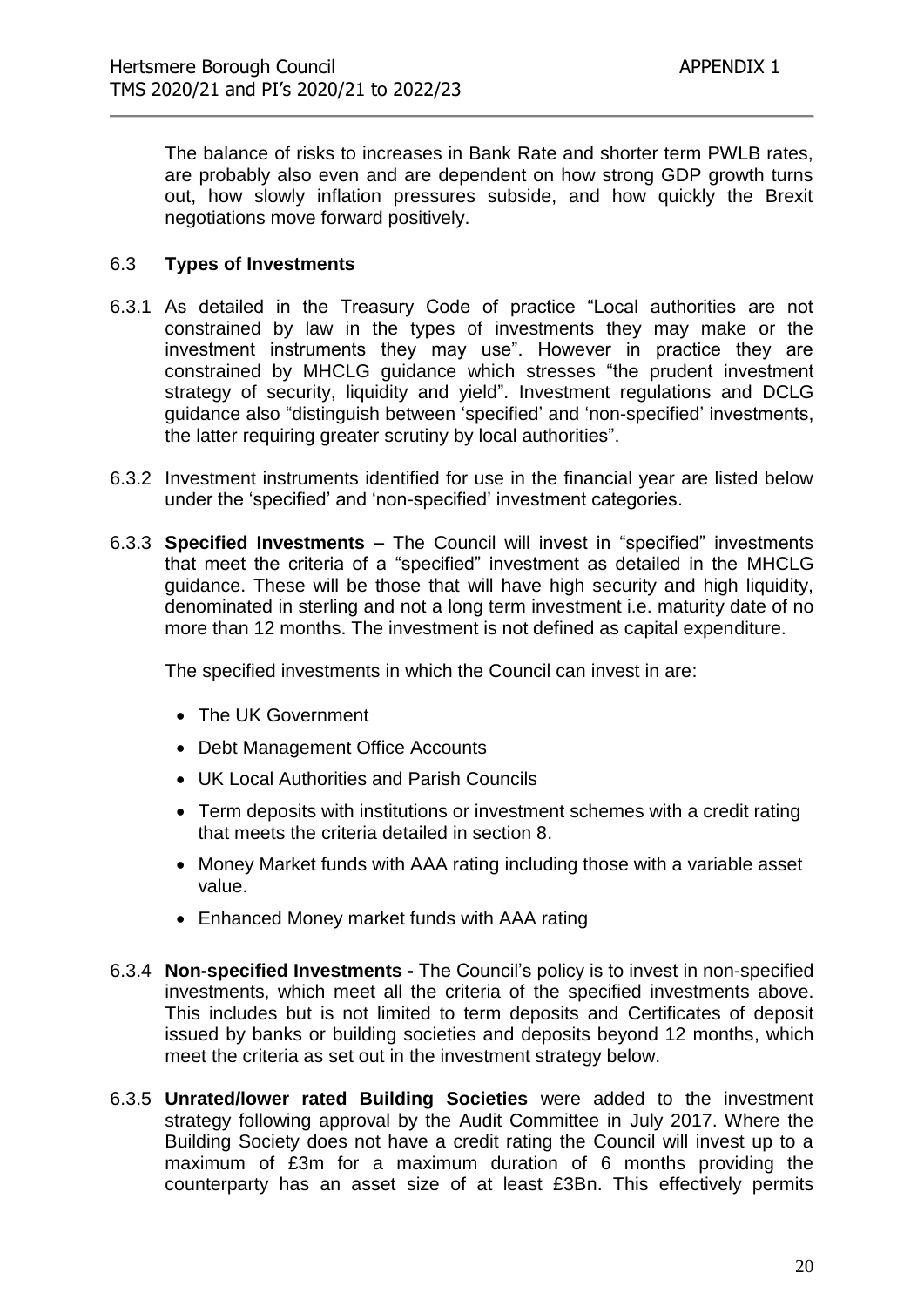investments into the top 10 Building Societies by size.

6.3.6 The Council will place deposits in accordance with the Link Asset Services' matrix recommended colour durations, and where possible spread the amounts and dates of maturing investments as evenly as possible over this period. This avoids an excess of investments maturing in any one particular time and helps towards a more stable rate of return.

#### 6.4 **Creditworthiness policy**

- 6.4.1 This Council uses the creditworthiness service provided by its Treasury consultants; Link Asset Services. This service has been progressively enhanced over recent years and now uses a sophisticated modelling approach with credit ratings from all three rating agencies - Fitch, Moodys and Standard and Poors, forming the core element. However, it does not rely solely on the current credit ratings of counterparties but also uses the following as overlays:
	- credit watches and credit outlooks from credit rating agencies
	- CDS spreads to give early warning of likely changes in credit ratings
	- sovereign ratings to select counterparties from only the most creditworthy countries
- 6.4.2 This modelling approach combines credit ratings, credit watches and credit outlooks in a weighted scoring system, which is then combined with an overlay of CDS spreads for which the end product is a series of colour code bands which indicate the relative creditworthiness of counterparties. These colour codes are also used by the Council to determine the duration for investments and are therefore referred to as durational bands. The Council is satisfied that this service gives a much improved level of security for its investments. It is also a service which the Council would not be able to replicate using in house resources.
- 6.4.3 The Council will therefore use counterparties within the following durational bands:
	- Yellow 5 years
	- Purple 2 years
	- Blue 1 year (applies to nationalised or semi nationalised UK Banks)
	- Orange 1 year
	- Red 6 months
	- Green 100 days
	- No Colour not to be used
- 6.4.4 All credit ratings will be monitored regularly. The Council is alerted to changes to ratings of all three agencies through its use of the Link Asset Service creditworthiness service.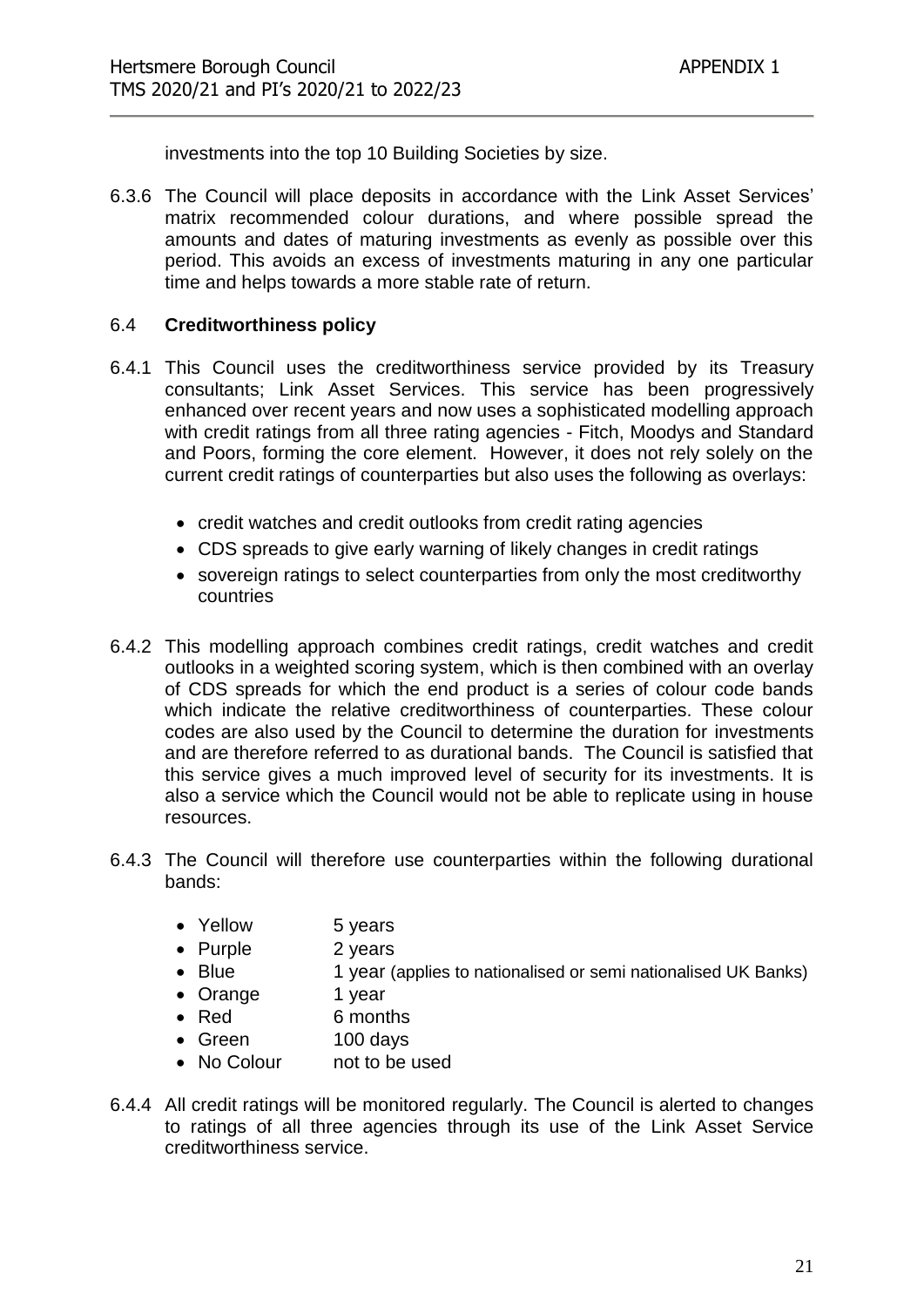- if a downgrade results in the counterparty/investment scheme no longer meeting the Council's minimum criteria, its further use as a new investment will be withdrawn immediately. Consideration will also be given to terminating existing investments where appropriate.
- in addition to the use of Credit Ratings the Council will be advised of information in movements in Credit Default Swap against the iTraxx benchmark and other market data on a weekly basis. Extreme market movements may result in downgrade of an institution or removal from the Council's lending list.
- 6.4.5 Sole reliance will not be placed on the use of this external service. In addition the Council will also use market data and market information from credible sources such as financial times, information on government support for banks and the credit ratings of that government support.

#### 6.5 **Counterparty and Group Limits**

6.5.1 As well as using the Link Asset Services' matrix, the Council will limit its exposure to any one particular Institution or group of banks, for example the Lloyds Group and Santander Group. The Council will adopt a tiered exposure using Fitch long term (or equivalent from other agencies if Fitch does not provide) to determine the amount of funds placed with each institution. The DMO account, UK Government and Local Authorities and UK part nationalised banks will have a separate limit of £10m. Money market funds will have a credit limit of £8m per fund.

#### 6.6 **Time and monetary limits applying to investments.**

6.6.1 The time and monetary limits for institutions on the Council's counterparty list are as follows (these will cover both specified and non-specified investments):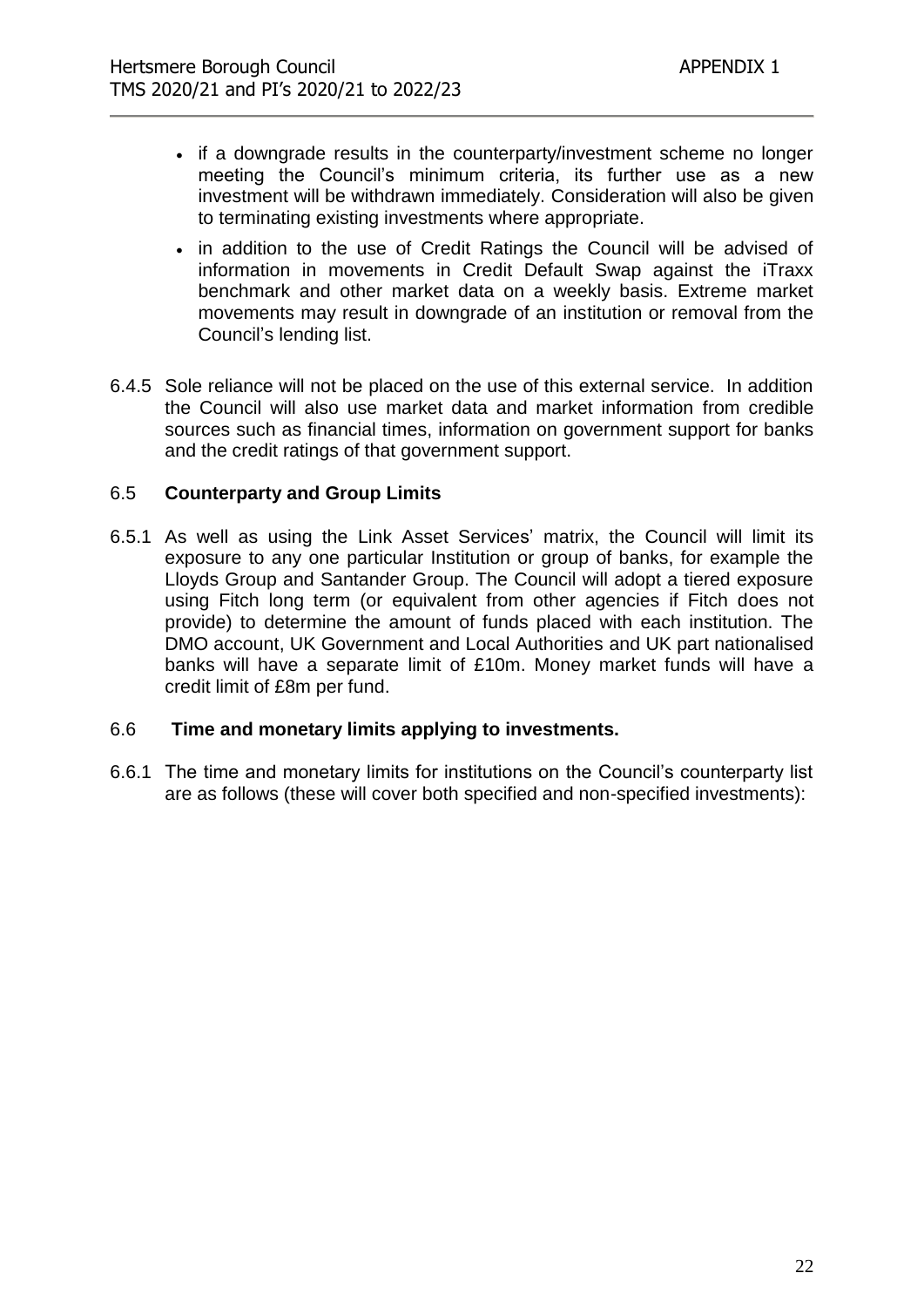#### **Table 11 – Investment limits**

|                                                                               | <b>Fitch Long</b><br>term Rating<br>(or equivalent) | Money and/or %<br>Limit | <b>Time</b><br>Limit                                             |
|-------------------------------------------------------------------------------|-----------------------------------------------------|-------------------------|------------------------------------------------------------------|
| <b>Higher Quality Rated Banks</b>                                             | <b>AAA</b><br>$AA+$<br>AA,<br>$AA-$                 | £8m                     | As per Link<br>recommended<br>duration.                          |
| <b>Medium Quality Rated Non UK</b><br><b>Banks</b>                            | $A+$<br>A                                           | E4m                     | As per Link<br>recommended<br>duration                           |
| <b>UK Medium Quality Rated</b><br><b>Banks and Building Societies</b>         | A+<br>A                                             | £6m                     | As per Link<br>recommended<br>duration                           |
| Part nationalised*<br>(Currently only RBS/Natwest fall<br>into this category) | N/A                                                 | £10m                    | As per Link<br>recommended<br>duration -<br><b>Currently 1yr</b> |
| <b>Unrated Building Societies or</b><br>with rating below A                   | Min £3B Asset<br><b>Size</b>                        | E3m                     | <b>6 Months</b>                                                  |
| <b>Barclays Bank - Council's</b><br>banker.                                   | N/A                                                 | E5m                     | <b>Daily limit</b>                                               |
| <b>DMADF</b>                                                                  | <b>AAA</b>                                          | unlimited               | 5yrs                                                             |
| <b>Local authorities</b>                                                      | N/A                                                 | £10m                    | 5yrs                                                             |
| <b>Money market funds</b>                                                     | <b>AAA</b>                                          | £8m                     | liquid                                                           |
| <b>Enhanced Money market funds</b>                                            | <b>AAA</b>                                          | £8m                     | liquid                                                           |

6.6.2 The council will endeavour to diversify its investment portfolio by country, group and institution. However, the Council may decide to limit counterparty diversification by investing in Countries such as the UK, Canada and Australia where there is greater understanding about economy and Government intention such as desire to support institutions from defaulting.

#### 6.7 **Sovereign limits**

6.7.1 The Council has determined that it will only use approved counterparties from countries with a minimum sovereign credit rating of *AAA* (or equivalent from other agencies if Fitch does not provide). This list will be added to, or deducted from; by officers should ratings change in accordance with this policy. However this does not extend to the UK which is currently rated AA+ by Fitch.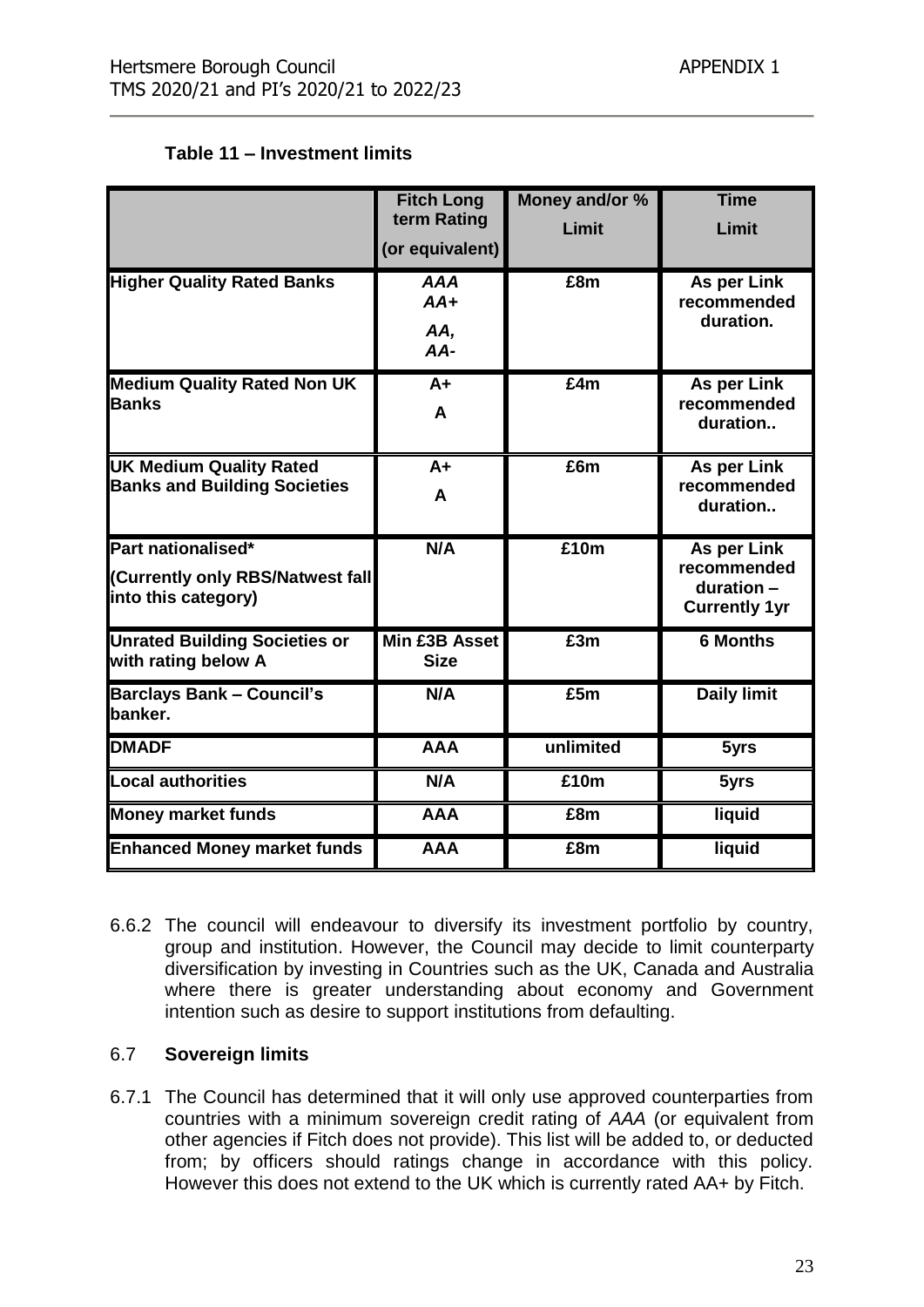#### 6.8 **Current AAA Rated Countries by Fitch:**

- Australia
- Canada
- Denmark
- Germany
- Netherlands
- Singapore
- Sweden
- Switzerland

No more than 30% of the total portfolio is to be invested in any one country, except the UK.

#### 6.9 **Money Market Funds (MMF)**

6.9.1 Money market funds are mutual funds that invest in short-term debt instruments. They provide the benefits of pooled investment, as investors can participate in a more diverse and high-quality portfolio than they otherwise could individually. Like other mutual funds, each investor who invests in a money market fund is considered a shareholder of the investment pool, a part owner of the fund. Money market funds are actively managed within rigid and transparent guidelines to offer safety of principal, liquidity and competitive sector-related returns. The Council will invest in both Constant Net Value (C-Nav) and Variable Asset value (V-Nav) asset classes.

#### 6.10 **Enhanced Money Market Funds**

6.10.1 These are similar to Money market funds in that they use pooled cash to invest into various products and counterparties. In order to be classified and rated as a MMF the fund is required to adhere to strict rules regarding the investment types and average days until maturity of the portfolio. Enhanced funds can vary but will generally be slightly longer dated which means they lose their MMF categorisation. The rating of the funds can vary as they are not constrained by the MMF classification however the council will only use enhanced money market funds which are AAA rated. Although these funds are highly liquid as they can be redeemed within 2-3 days they are designed to be invested for 6 to 12 months as there can be some volatility in the asset value and yield.

#### 6.11 **Main Bankers - Barclays**

6.11.1 Currently the council utilises Money Market funds for short-term liquidity purposes, however each payment transaction is subject to a chaps charge (bank charge). It is therefore proposed that in addition to the limits set under the main investment strategy, Barclays as our main banker will be further utilised for liquidity purposes. This will involve having balances of up to £5m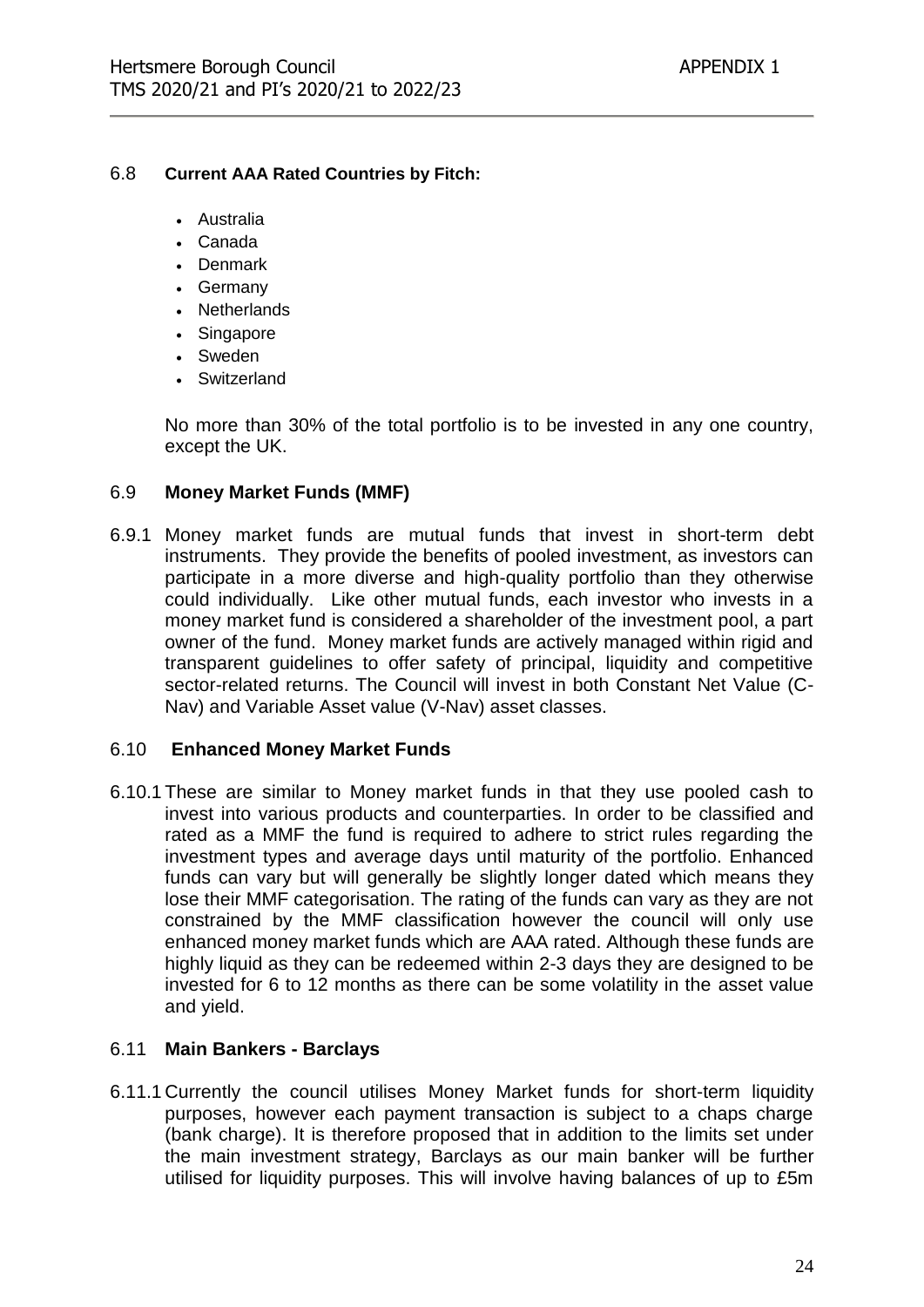held in the council business premium account through the use of the banks sweeping system thus avoiding bank charges.

#### 6.12 **Unrated/lower rated Building Societies**

6.13 The Audit Committee were delegated authority by Council to consider the use of unrated/lower rated Building Societies following the approval of the TMS for 2017/18. The Audit Committee at their meeting 31 July 2017 recommended the inclusion of unrated Building Societies within the TMS provided that they held a minimum asset size of £3Bn.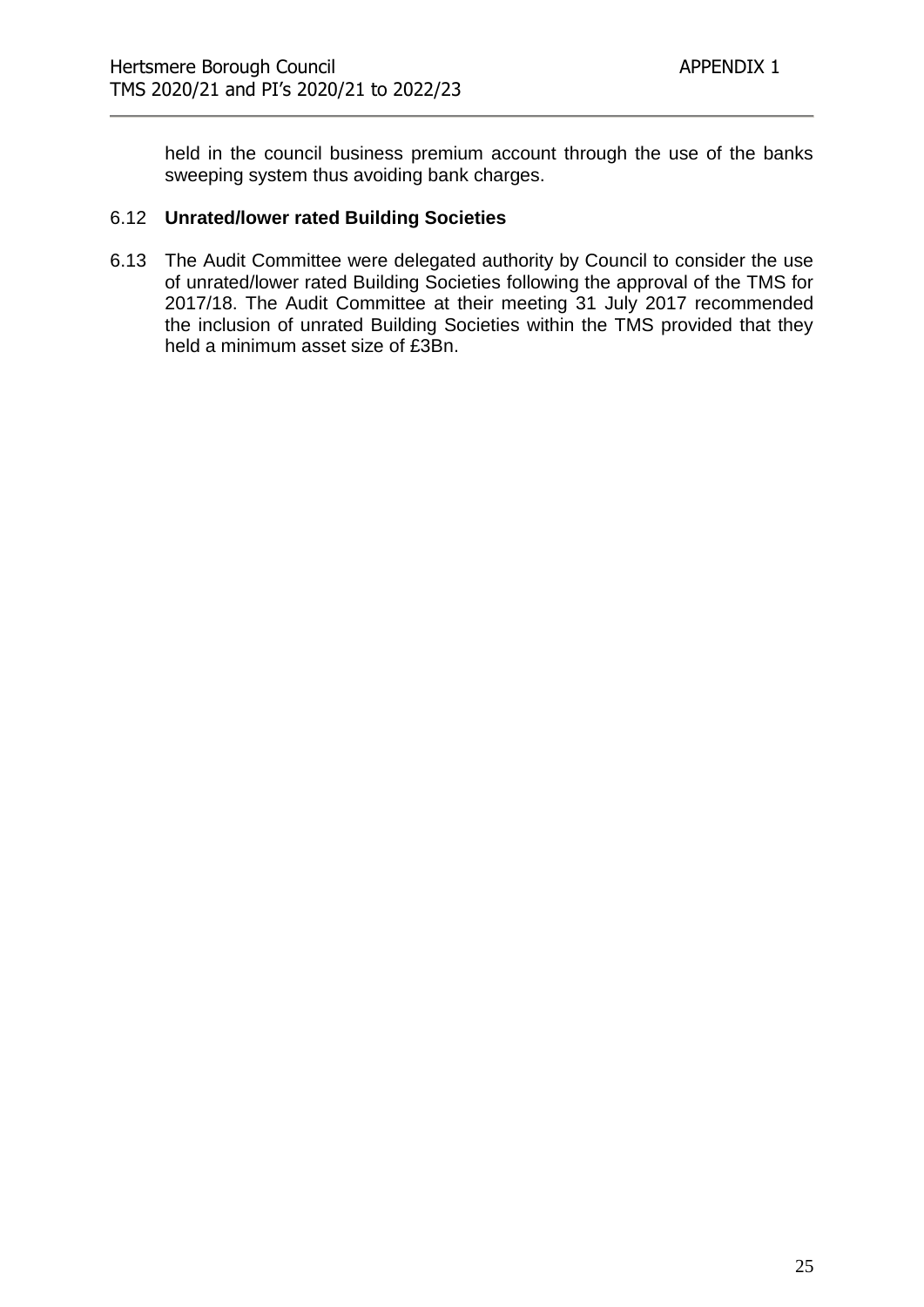## **7 Risk Implications**

#### 7.1 **Monitoring**

7.1.1 On a Quarterly basis officers will report to the Financial Monitoring Panel providing details of new investments, rate of returns and highlighting changes to sovereign rating, group limits and any other relevant treasury issues that may arise.

#### 7.2 **MIFID**

- 7.2.1 The European Union Markets in Financial Instruments Directive brought in on the 3 January 2018 means that all financial services such as banks, brokers, advisers and fund managers are required to treat Local Authorities in the same way as they would individuals and small businesses. The council has therefore elected to opt up its status to a professional client to allow it to continue to interact with these counterparties and continue to deal in the products currently utilised.
- 7.2.2 To this end Hertsmere is adopting the approach endorsed by the LGA by electing to return to professional status. This process involved notifying all our investment managers, advisors, brokers etc. that the Council wished to opt up to Professional Status and evidencing the Councils competence to do so.
- 7.2.3 Having opted in the Council are required to disclose on a yearly basis any material changes that could impact our status and it was recommended that this position be reported annually in the Treasury Management Strategy (TMS) and end of year report to Audit Committee. Hertsmere still meets all the required tests to enable it to opt up to Professional Status.
- 7.2.4 It should be noted that the election to Professional status has not resulted in any additional risk or change in approach as this decision was to maintain the professional status offered to the Council prior to MIFID. The Council will continue to undertake investments in accordance with the approved TMS and the Prudential Code and officers will continue to look to secure the optimum return on investments commensurate with proper levels of security and liquidity.